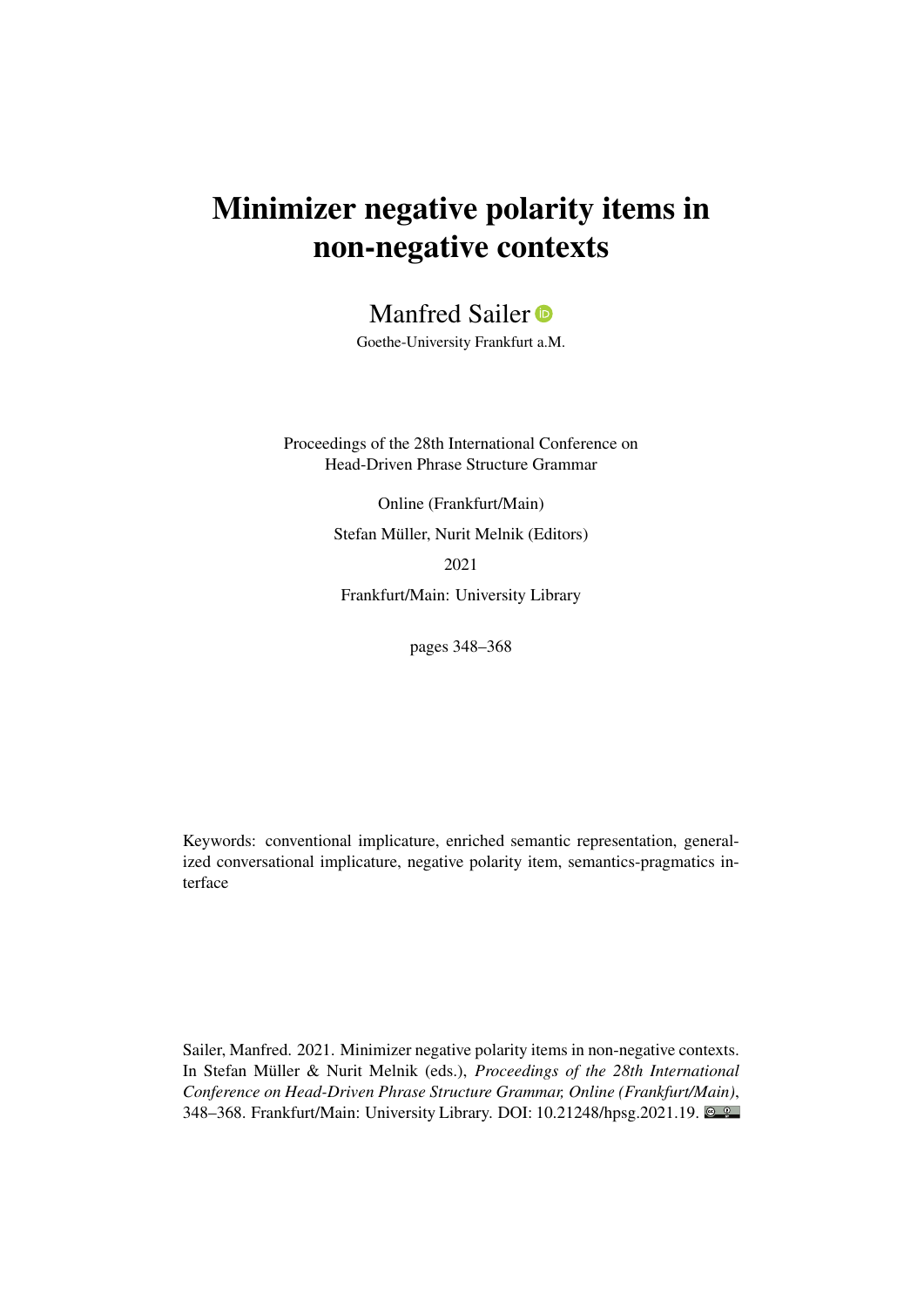#### **Abstract**

Minimizer strong NPIs such as *lift a finger* are known to be more restricted in their occurrence than weak NPIs like *ever*. Sedivy 1990 ('Against a unified analysis of negative polaritylicensing'. *Cahiers Lingistiques D'Ottawa* 18. 95–105) points to contexts with a "negative side message" in which *lift a finger* can occur but *ever* cannot. The paper provides a short overview over the relevant contexts and proposes an extension of a representational theory of NPI licensing with the following components: First, an *utterance content* is introduced that enriches the primary truth-conditional content by conventional implicatures and generalized conversational implicatures. Second, *ever*-type NPIs can be licensed by weak NPI licensors, but only in the primary truth-conditional meaning of an utterance. *Lift-finger*-type NPIs can only be licensed in the scope of negation, but the licensing can be checked at the representation of the enriched meaning of an utterance.

# **1 Introduction**

In this paper, I will constrast the distributions of two types of negative polarity items (NPIs): NPIs such as *lift a finger* and *drink a drop*, which are often characterized as *strong NPIs*, *strict* NPIs, *minimizer NPIs* – or *lexical* NPIs in Sedivy (1990). To avoid any commitment to a characterization of this class, I will simply refer to such NPIs as *lift-finger*-type NPIs and I will mark them in bold small caps in my examples, see (1). The second type of NPIs are expressions such as *ever* and the NPI-uses of *any*, *anything*, . . . . These are often called *weak NPIs*. Sedivy (1990) chooses the term *regular NPIs* for them. I will refer to them as *ever*-type NPIs and mark them in small caps in my examples, see (2).

As shown in (1) and (2), NPIs of both types can occur if they are in the scope of sentential negation, as expressed with a negated auxiliary in the (a)-examples or a so-called neg-word like *noone* in the (b)-examples. These licensing expressions are called *strong licensors* and will be underlined with a solid line in this paper. They create an anti-additive context for the NPIs (van der Wouden, 1997). Similarly, both types of NPIs are excluded in affirmative sentences that lack a licensor, see the (d)-examples. While the two types of NPIs behave in the same way in these contexts, only *ever*-type NPIs can be used in the scope of simply downward-entailing expressions such as *few*, see the (c)-examples. I will mark such weak licensors with a wavy line.

- (1) a. Alex didn't **LIFT A FINGER** to help.
	- b. Noone **LIFTED A FINGER** to help.
	- c. \* Few students LIFTED A FINGER to help.

<sup>&</sup>lt;sup>†</sup>I would like to thank the reviewers and the audience for their comments, in particular Jack Hoeksema, Jacob Maché, Frank Richter, Monica-Mihaela Rizea Casa, and Hedde Zeijlstra. All errors are mine.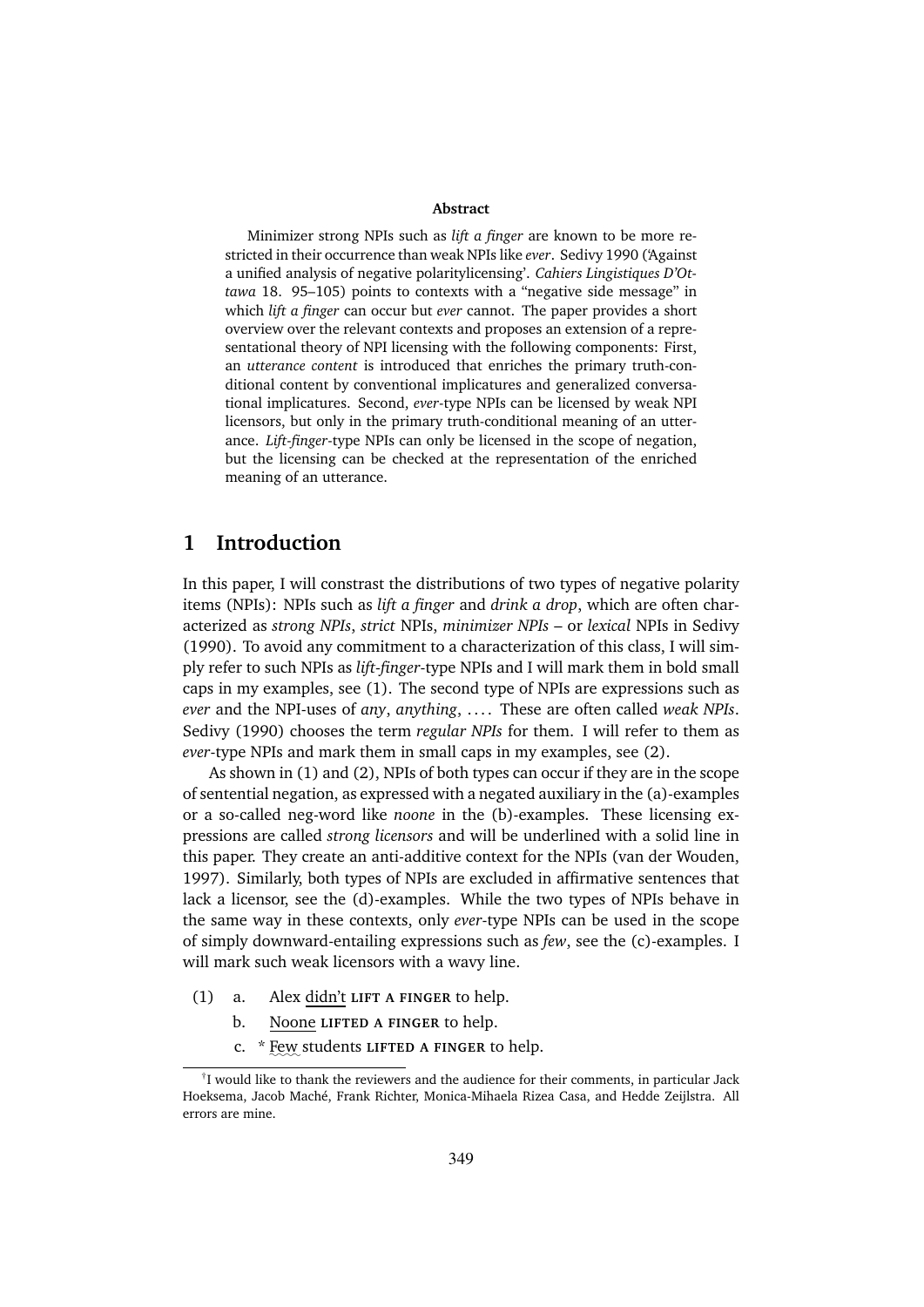- d. \* Alex **LIFTED A FINGER** to help.
- (2) a. Alex didn't do ANYTHING to help.
	- b. Noone did ANYTHING to help.
	- c. Few students did ANYTHING to help.
	- d. \* Alex did ANYTHING to help.

In general, the literature on NPIs gives the impression that *lift-finger*-type NPIs occur in a subset of the contexts in which *ever*-type NPIs can be found. However, Sedivy (1990) lists contexts such as (3), in which the occurrence pattern is reversed. With the stressed auxiliary, the *lift-finger*-type NPI is licensed even if there is no overt negative element or NPI-licensor in the clause. An *ever*-type NPI is, however, excluded in this context.

- (3) a. But I DO **GIVE A DAMN**.
	- b. \* But Bert DID EVER kiss Marilyn Monroe. (Sedivy, 1990, 98)

In this paper, I will maintain the traditional idea that *lift-finger*-type NPIs can only be licensed in the scope of negation, whereas *ever*-type NPIs are licensed in the scope of any NPI-licensing operator – in whichever way they are defined. To account for the contrast in (3), I will propose that the licensing of *ever*-type NPIs is checked in the primary, truth-conditional content of a clause. *Lift-finger*type NPIs, on the other hand, can be licensed by conventionalized negative "side messages" as well. Such side messages can be conventional implicatures or even generalized conversational implicatures.

To develop this idea, I will look at a number of constructions that are challenging for established theories of NPI licensing (Section 2). I will present my understanding of the central ideas of Levinson (2000), who proposes *enriched semantic representations* that comprise the above mentioned types of side messages in Section 3. I show how the critical contexts are represented in this architection (Section 4). In Section 5, I show how the traditional NPI-licensing data in  $(1)$ – $(2)$  as well as the challenging contrast in  $(3)$  can be captured in a theory of NPI licensing that assumes (i) that NPI-licensing conditions are expressed as constraints on semantic representations, and (ii) such representations may include conventional implicatures and generalized conversational implicatures. The main results will be summarized in a conclusion, Section 6.

## **2 Challenging contrasts**

In this section, I will look at three constructions that are potentially problematic for a "classical," entailment-based view of NPI licensing: the restrictor of a universal quantifier, denial-uses of auxiliaries, and irrealis uses of modals. While the data have been discussed in the literature – including Linebarger (1980),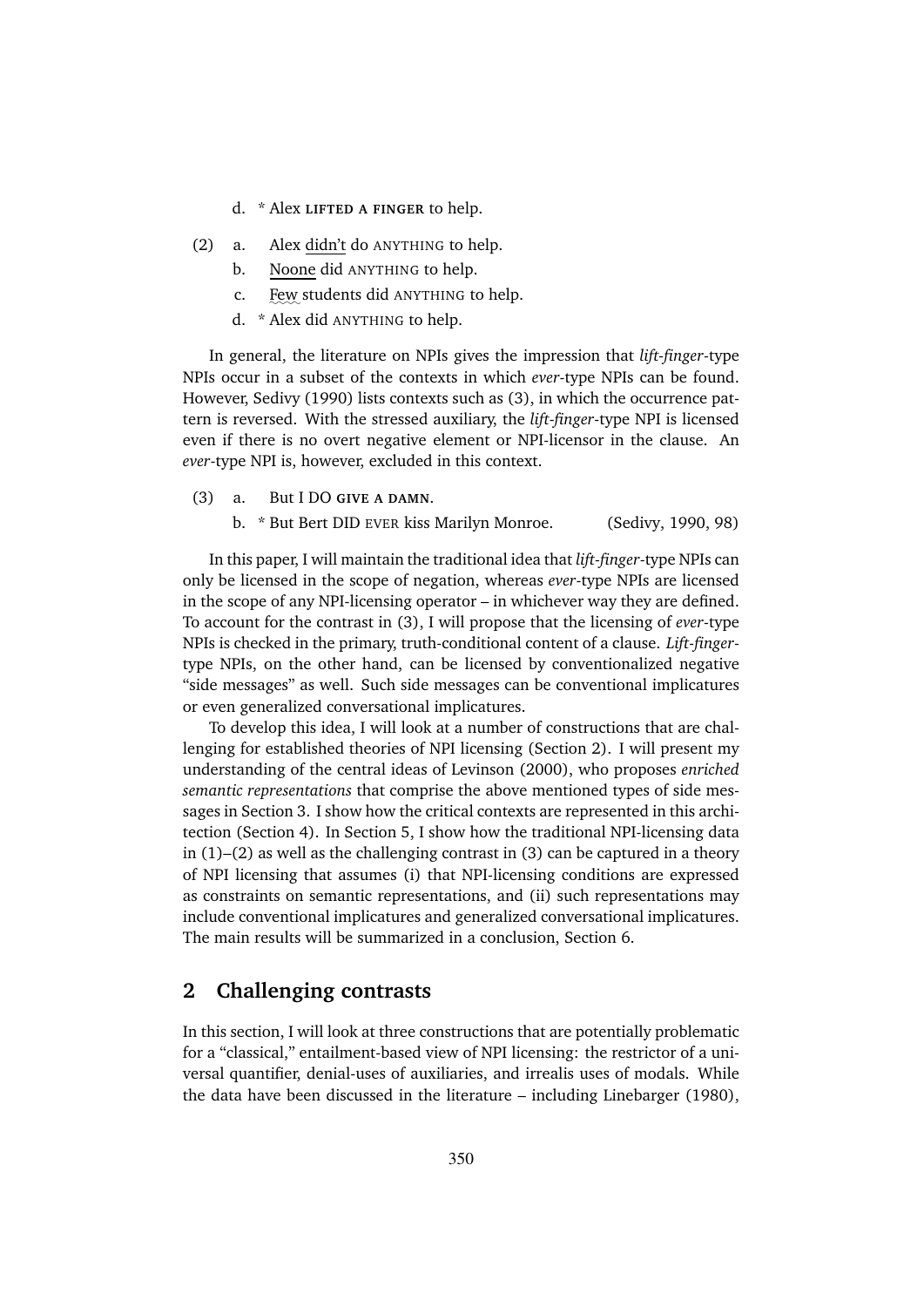Sedivy (1990), and Heim (1984) – they have not been integrated systematically into a theory of NPI licensing yet.

What I call the "classical," entailment-based view of NPI licensing is the theory of Ladusaw (1980) and its refinement in Zwarts (1981, 1986) and van der Wouden  $(1997).$ <sup>1</sup> According to this theory, NPIs can only occur in downwardentailing contexts, i.e. in contexts that allow inferences from supersets to subsets. For example, *Few guests smoked at the party* entails *Few guests smoked and drank at the party*. Strong NPIs are further restricted to so-called *anti-additive* contexts. The scope of *no N* is anti-additive, because *No guest* [*smoked or drank alcohol*] is equivalent to *No guest smoked and no guest drank alcohol*.

The scope of clausal negation and of neg-words (such as *nobody*, *never*), but also the restrictor of a universal quantifier constitute anti-additive contexts. The anti-additivity of the restrictor of a universal quantifier can be illustrated with the equivalence of *Everyone who smokes or drinks may have an addiction problem* and *Everyone who smokes may have an addiction problem and everyone who drinks may have an addiction problem*.

As this classical theory of NPI licensing is based on entailment, pragmatics should not have an influence on the basic conditions under which NPIs are licensed. However, there could be additional pragmatic restricting as to whether an NPI can occur or not. This seems to be the case for the restrictor of universal quantifiers. Linebarger (1980) and Heim (1984) note that *lift-finger*-type NPIs are possible there in principle, see (4a), though not generally, see (4b).

- (4) [Every restaurant that charges **SO MUCH AS** a dime for iceberg lettuce] ... ought to be closed down.
	- b. ?? . . . actually has four stars in the handbook.

(Linebarger, 1980, 107)

According to Heim (1984, 104–105), *lift-finger*-type NPIs require that there be a causal or necessary relation between the restrictor and the scope, rather than a mere coincidence. For *ever*-type NPIs, no such additional, pragmatic constraint is needed, see (5).

- (5) a. [Every restaurant that has EVER charged a dime for iceberg lettuce], ought to be closed down.
	- b.  $[$ Every restaurant that I have <code>EvER</code> gone to], happens to have four stars in the handbook. (Heim, 1984, 105)

This suggests that the data on the restrictor of a universal quantifier are compatible with the classical theory: it is an anti-additive context and *lift-finger*type NPIs occur in a subset of contexts of *ever*-type NPIs.

 $1$ I deliberately ignore other refinements, such as the inclusion of presuppositions (von Fintel, 1999), or the relaxation to non-veridicality (Zwarts, 1995; Giannakidou, 1999), as these do not relate directly to the data discussed in this paper.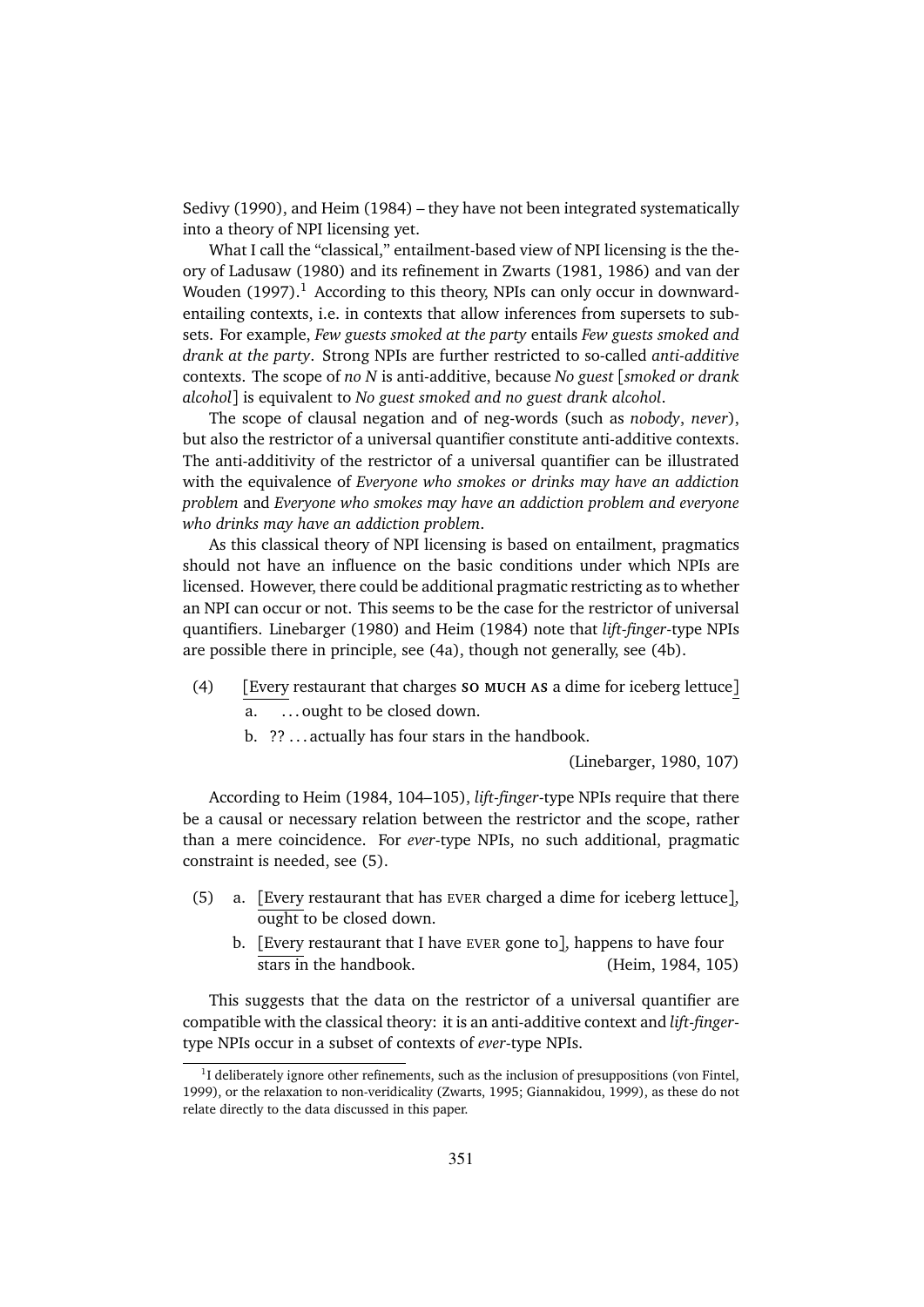Matters are different once we look at next two contexts, which have been pointed out by Sedivy (1990). They do not contain an overt NPI-licenser but still license *lift-finger*-type NPIs, though not *ever*-type NPIs.

Sedivy (1990, 98) provides the data in (3) above. She characterizes them as *contrastive* use of *do*, or as *denial*. In (6), I construct a suitable context sentence for example (3a) and provide Sedivy's negative side message.

- (6) A: I am disappointed that you don't **GIVE A DAMN** about my problems.
	- B: But I DO **GIVE A DAMN**.

Side message: It is not true that [I don't **GIVE A DAMN**].

In (7), the same is done for an *ever*-type NPI. As shown, a denial context, even if it triggers a negative side message, cannot license the NPI *ever*.

(7) A: I don't think Bert EVER kissed Marilyn Monroe.

\* Bert DID EVER kiss Marilyn Monroe.

Side message: It is not true that [Bert didn't EVER kiss Marilyn Monroe].

The denial context is problematic for the classical theory of NPI licensing. First, it does not satisfy the precondition of what is an NPI-licensing context, as it is not downward entailing. Second, it is surprising to find *lift-finger*-type NPIs in a context that does not license *ever*-type NPIs.

We can now look at the last context to be discussed in this paper. Sedivy (1990, 98-99) lists examples with irrealis uses of modals. Two of her examples are given in (8). They all have a negative side message, which is given below the example. However, only *lift-finger*-type NPIs are licensed in this environment.

- (8) a. John should have **LIFTED A FINGER** to help Mary. Side message: John didn't **LIFT A FINGER** to help Mary.
	- b. \* John should have eaten ANY healthy tofu. Side message: John didn't eat ANY healthy tofu.

Irrealis modals do not constitute a downward-entailing context and, consequently, should not license NPIs, let alone *lift-finger*-type NPIs.

So far, I have presented the challenging contexts in the light of what I called the classical theory of NPI licensing. Sedivy (1990) shows that they are equally problematic for the Binding Theoretical account of Progovac (1988, 1992), and for the approach in Linebarger (1980, 1987).

The scalar approach of Krifka (1994), Eckardt (2005) and others is more recent than Sedivy's paper. In scalar approaches, an NPI usually has a minimal lexical semantics and triggers larger, scalar alternatives. At the same time, the NPI is required to occur in a sentence that makes a stronger statement than had any of the alternatives been used. The combination of these conditions means that NPIs are licensed in scale-reversal contexts, which means downward-entailing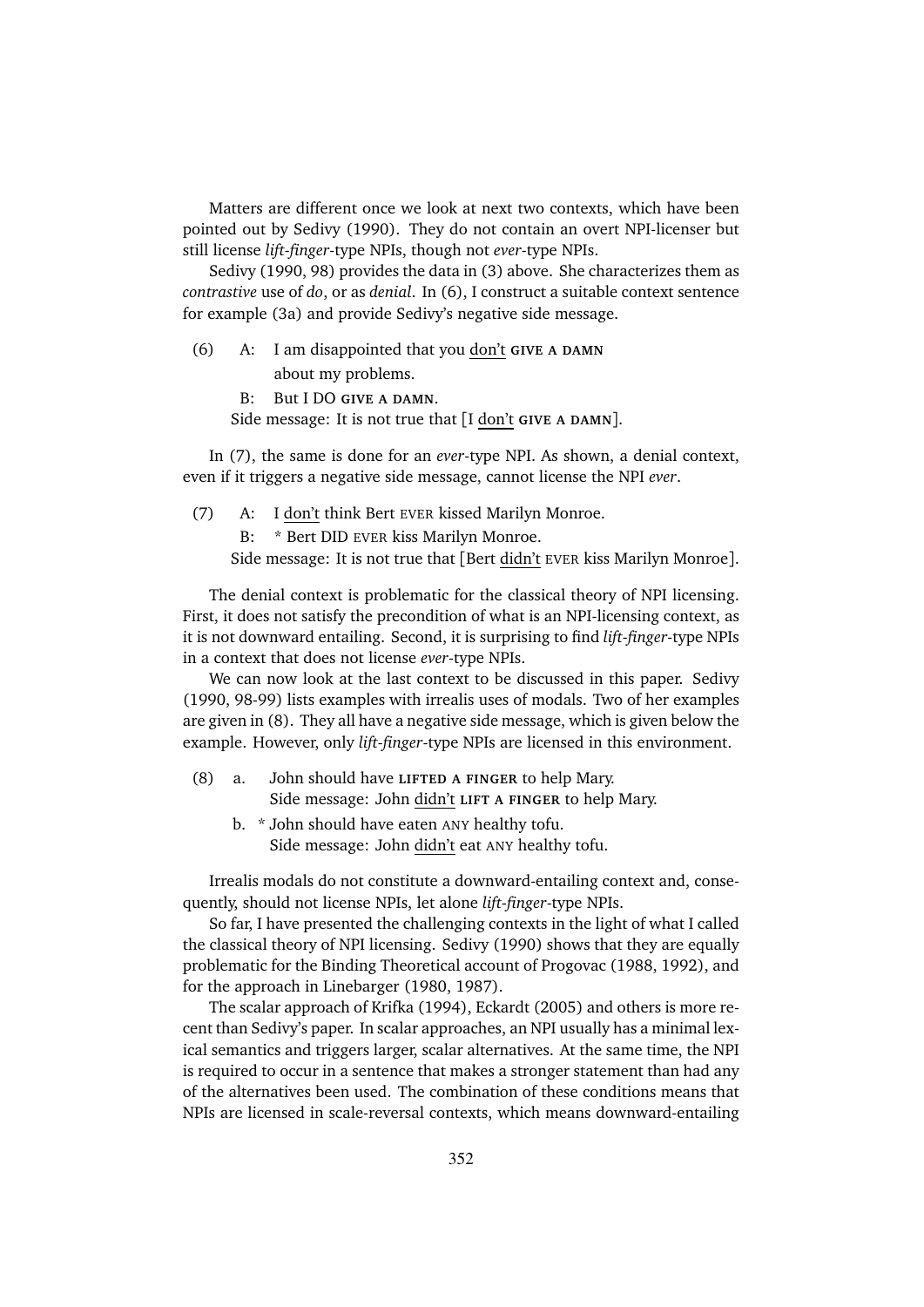contexts relative to contextually given alternatives. Eckardt & Csipak (2013) try to capture the more restricted occurrence pattern of *lift-finger*-type NPIs by an additional *non-veridicality condition*: The statement containing a minimizer may not be true in the actual world. Eckardt & Csipak show how this accounts for the contrast in (4). However, the other two contexts remain problematic, as they should not license NPIs at all, and, furthermore, in the denial contexts the speaker commits to the truth of the statement.

Finally, there is the representational, collocational approach formulated for instance in Sailer & Richter (2002) and Richter & Soehn (2006). In this approach, NPIs are collocationally restricted to occur in a semantic representation in which they are in the scope of an NPI-licensing operator. As in the other approaches, *lift-finger*-type NPIs are assumed to be licensed in a subset of the licensing contexts of *ever*-type NPIs. Only Richter & Soehn (2006, 438–439) discuss the option of licensing some NPIs not just in the representation of the at-issue content of sentence, but also in the the representation of the non-atissue content.

The core insight of Sedivy (1990) is that there is not a uniform mechanism of NPI licensing, but that *ever*-type NPIs require a direct licensing through the grammatical structure, whereas *lift-finger*-type NPIs can be licensed by pragmatically triggered side messages. In the next sections, I will show how such side messages can be integrated into the semantic representation of an utterance to make them accessible for NPI licensing.

# **3 Enriched semantic representations**

In this section, I will propose to enrich the semantic representation of an utterance with conventional implicatures and generalized conversational implicatures (Grice, 1975). My proposal can be seen as synthesis of insights and techniques from the formal semantic and pragmatic literature.

*Discourse Representation Theory* (Kamp & Reyle, 1993; Kamp et al., 2011) distinguishes a *preliminary representation* that is expanded through anaphora resolution and presupposition accommodation – where the latter is treated as a case of anaphora resolution (van der Sandt, 1992). AnderBois et al. (2015) show that the non-at-issue content can interact with anaphora resolution and, therefore, should be part of the expanded representation as well.

Research on *conventional implicatures*, such as Potts (2005) and Gutzmann (2015), has shown that conventional implicatures need to be computed alongside the at-issue content of an utterance, but have to be kept apart as they have an independent truth value (Potts, 2005) which determines the felicity conditions of an utterance (Gutzmann, 2015).

I assume that the semantic representation of a sign consists of a truthconditional part and a part for conventional implicatures or use-conditional semantics. I will use the notation in (9), where I separate the truth-conditional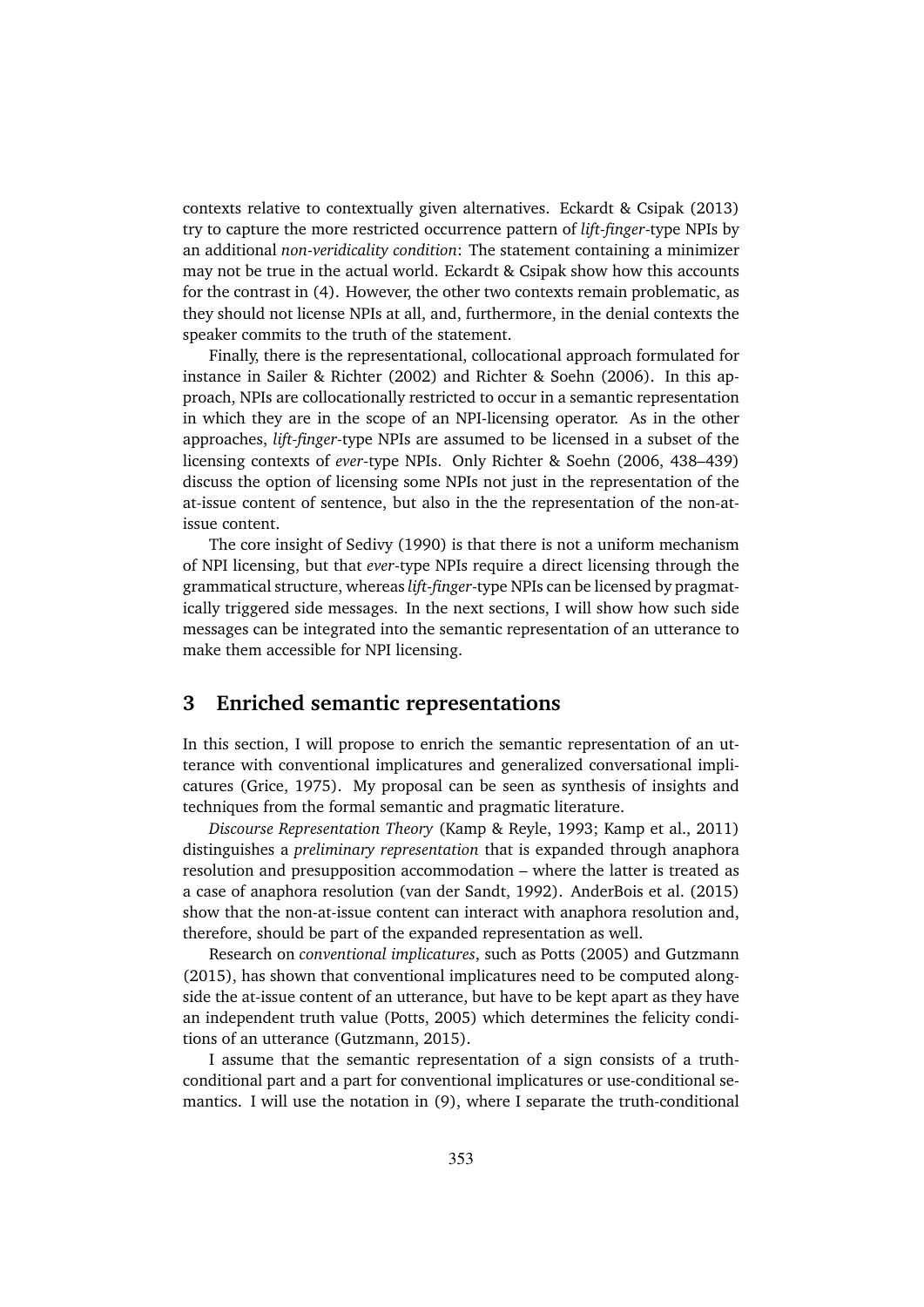semantics from a list of conventional implicatures by the symbol " ‡ ".

(9) Alex, who is a linguist, read the book.

$$
\exists x (book(x) \land read(alex, x))
$$
  

$$
\qquad \qquad \downarrow \left\langle \begin{array}{l} \exists! x (book(x)), \\ \exists! y (y = alex \land \forall y (y = alex \rightarrow linguist(y))) \end{array} \right\rangle
$$

According to the analysis of definites in Sailer & Am-David (2016), the main clause, *Alex read the book*, has a preliminary content of the form **read**(**alex**, *x*). The definite NP *the book* introduces an existence and a uniqueness condition. Sailer & Am-David (2016) follow Horn & Abbot (2013) and Coppock & Beaver (2015) in separating these two: The existence requirement is a presupposition,  $\exists x(\text{book}(x) \land ...)$ , which is accommodated into the truth-conditional content of the clause. The uniqueness condition, ∃!*x*(**book**(*x*)), is treated as a conventional implicature, and added after the " $\ddagger$ " symbol. The appositive relative clause is contributed as a conventional implicature. In its representation, the anaphoric relation between the relative pronoun and its antecedent is resolved.

I will refer to the strictly truth-conditional part of a semantic representation as the one in (9) as the *primary truth-conditional content*. The overall representation will be called the *conventional content*.

The next step is to include *generalized conversational implicatures*. Just like particularized conversational implicatures, Grice (1975) describes them as defeasible, non-detachable, calculable, and non-conventional. Levinson (2000, 15) adds to this list that they are reinforceable. Finally, they are not projective in the sense of Karttunen & Peters (1979) or Tonhauser et al. (2013). This means that they do not project over the scope of negation or in yes/no questions, nor do they project in belief contexts. Even though generalized conversational implicatures are non-conventional, they arise by default, whereas particularized conversational implicatures only arise when contextually required, see Grice (1975, 56–57) and Levinson (2000, 16–21).

Levinson (2000, Section 1.4) distinguishes three types of generalized conversational implicatures. First, the **Q(uantity)-heuristics** ("What isn't said, isn't") is based on the maxim of Quantity. It licenses scalar inferences. Second, the **I(nformativeness)-heuristics** ("What is expressed simply, is stereotypically exemplified") is the basis for strengthing a disjunction into an exclusive disjunction or a conditional into a bi-implication, for example. Third, the **M(anner) heuristics** ("What is said in an abnormal way, isn't normal") captures effects of the maxim of Manner. There is a hierarchy among these heuristics, with the Q-heuristics as the strongest, and the I-heuristics as the weakest.

Evidence for the importance of generalized conversational implicatures for semantics comes from data such as (10), quoted here after Levinson (2000, 199). I indicate the material added by a generalized conversational implicature by a dotted underlining. As Levinson points out, the use of the comparative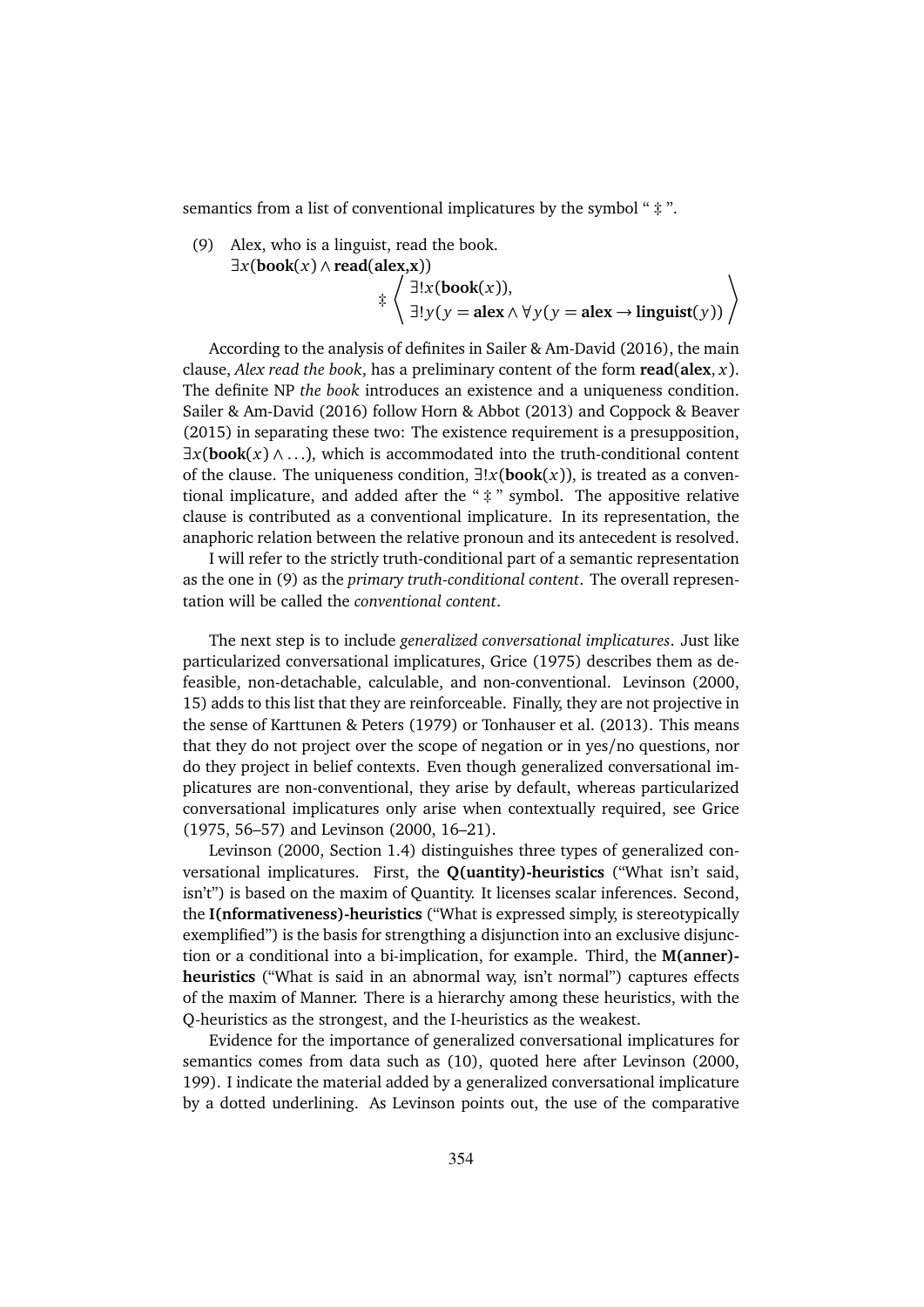in this example would be contradictory without the added inference on the temporal ordering of the drinking and the driving.

(10) Driving home and drinking three beers is better than drinking three beers and driving home. I-heuristics: Driving home and then drinking three beers is better than drinking three beers and then driving home.

In the following, I will show how I will implement Levinson's ideas. I assume that generalized conversational implicatures are added *after* the computation of the conventional content. I will call the resulting semantic representation the *utterance content* – which is what Levinson (2000, 188) calls the *Semantic Interpretation*. The utterance content has the same form as the conventional content, i.e., it consists of a truth-conditional part and list of conventional implicatures.

I conceive of generalized conversational implicatures as *rewriting rules* on semantic representations of the following form:

(11) Given two formulæ *α*,*β*, a rewriting rule for a generalized conversational implicature has the form  $\alpha \mapsto_{GCI} \beta$ . Such a rule means: If  $\alpha$  occurs in the conventional content, it can optionally be replaced with (*α*∧*β*. . . ) in the utterance content.

The relevant rewriting rule for (10) is given in (12), where " $\phi < \psi$ " is true iff  $\phi$  is temporally ordered before  $\psi$ . I illustrate the application of this rule with a simplified example in (13).

- (12)  $(\phi \land \psi) \rightarrow_{GCI} (\phi \leq \psi)$
- (13) Alex drove (home) and drank (three beer). Conventional content: **drive**(**alex**) ∧ **drink**(**alex**) ‡ 〈〉 Utterance content: **drive**(**alex**) ∧ **drink**(**alex**)∧(**drive**(**alex**) *<* **drink**(**alex**)) . . . . . . . . . . . . . . . . . . . . . . . . . . . . . . ‡ 〈〉

The rule in (12) adds the temporal ordering. Note that the modification triggered by the generalized conversational implicature is included inside the truth-conditional part of the utterance content.

If the semantic representation that triggers the generalized conversational implicature is part of a conventional implicatures, the material added by the rewriting rule will also be part of that conventional implicature. Grice (1975, 56) argues that in sentence *I went to a house yesterday and found a tortoise inside the front door*, the indefinite description *a house* triggers the conversational implicature that it is not the speaker's house. In (14), this sentence occurs inside a non-restrictive relative clause, i.e., a semantic contribution that is considered a conventional implicature (Potts, 2005). The inference that it is not Kim's house is still valid.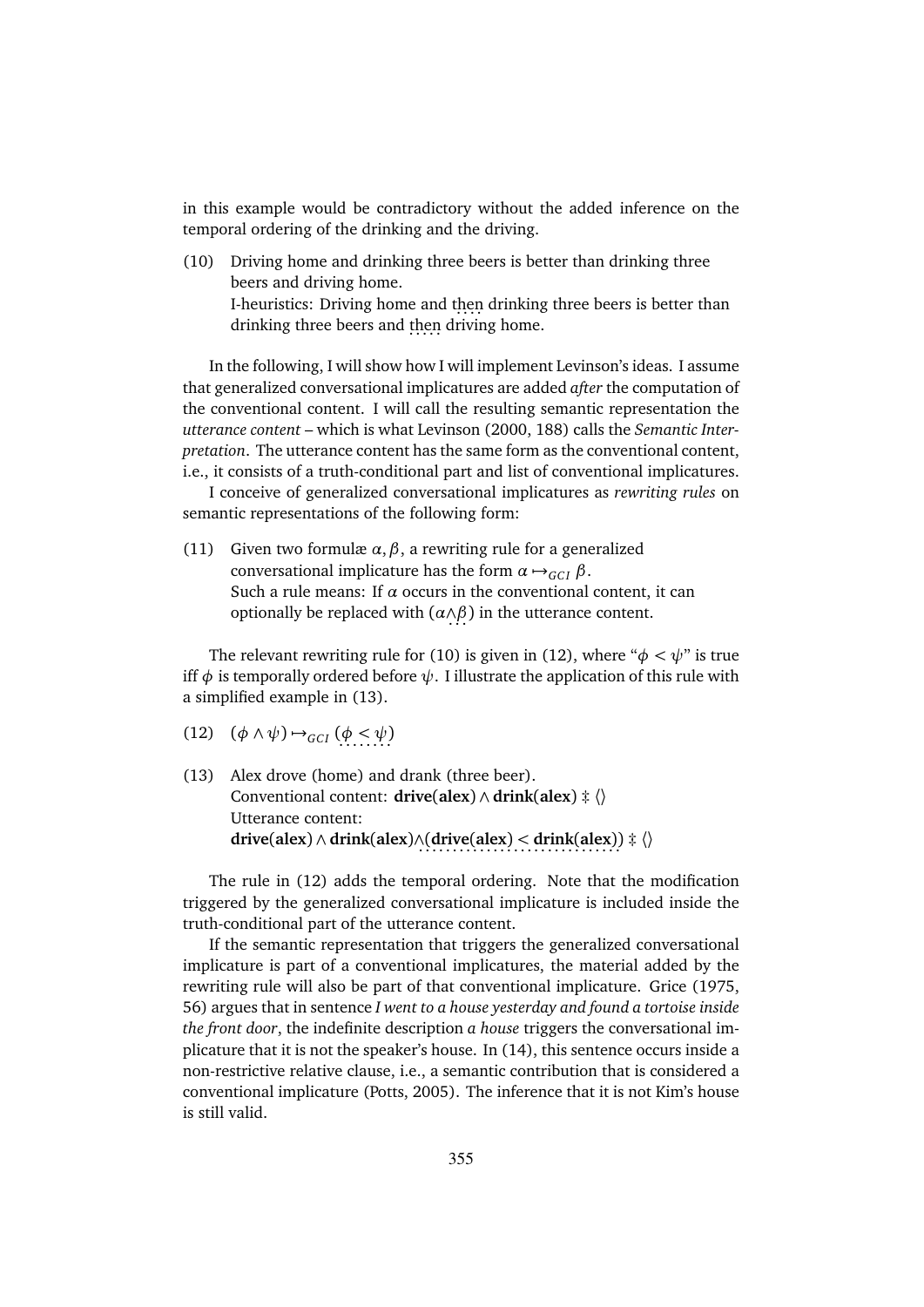(14) Kim, who went to a house yesterday and found a tortoise inside the front door, usually doesn't like reptiles. Inference: it is not Kim's house

The presented encoding of generalized conversational implicatures captures the defining properties of this type of inference from Grice (1975). *Defeasibility:* The application of rules like the ones in (12) is optional. This means that in cases in which the inference does not arise or is cancelled, the rule has not been applied. *Non-detachablity:* The rules depend on semantic representations, not on a particular choice of words. *Calculability:* All proposed rules should be based on the Gricean maxims and/or Levinson's Q-, I-, or M-heuristics. *Nonconventionality:* The inference is not part of the conventional content.

We can also look at the two additional properties that I mentioned. *Reinforceability:* As the application of rewriting rules for generalized conversational implicatures is optional, they need not be included in the utterance content and the same conventional content could be mapped to distinct utterance contents. Consequently, reiterating explicitly a particular generalized conversational implicature is never really redundant as it excludes other potential utterance contents. *Non-projectivity:* The additional semantic contribution is added directly to the content triggering the inference. Consequently, it will be in the scope of all operators that have scope over the trigger.

The resulting semantics-pragmatics interface is sketched in Figure 1. The boxes represent levels of semantic representation. The non-boxed parts describe the semantic and pragmatic processes that lead to these representations. The model is heavily influenced by the representation in Levinson (2000, 188), but deviates from it in various respects. First, as I will work with various semantic representations (which can be seen as values of appropriate features in a potential HPSG rendering of this theory), I put the representations in boxes, rather than the processes. Second, I included conventional implicatures and use-conditional content, which are not considered in detail in Levinson (2000). Third, Levinson argues that generalized conversational implicatures play an important role in the process of fixing and narrowing reference. As I am not directly concerned with this aspect here, I preferred to stick to the architecture in Kamp et al. (2011) and previous work of my own, where anaphora resolution and presupposition accommodation are treated as part of the conventional content. Fourth, I am not using exactly Levinson's terminology. For example, he refers to the application of generalized conversational implicatures as *Gricean pragmatics 1* and to that of particularized conversational implicatures as *Gricean pragmatics 2*. Instead, I simply name the types of inferences at work.

The model presented in Figure 1 has been formulated with an integration into a constraint-based framework such as Head-driven Phrase Structure in mind. However, I will refrain from making a concrete proposal for reasons of space, but see Sailer & Am-David (2016) for an encoding of the parts needed for the conventional content. The utterance content will only be defined on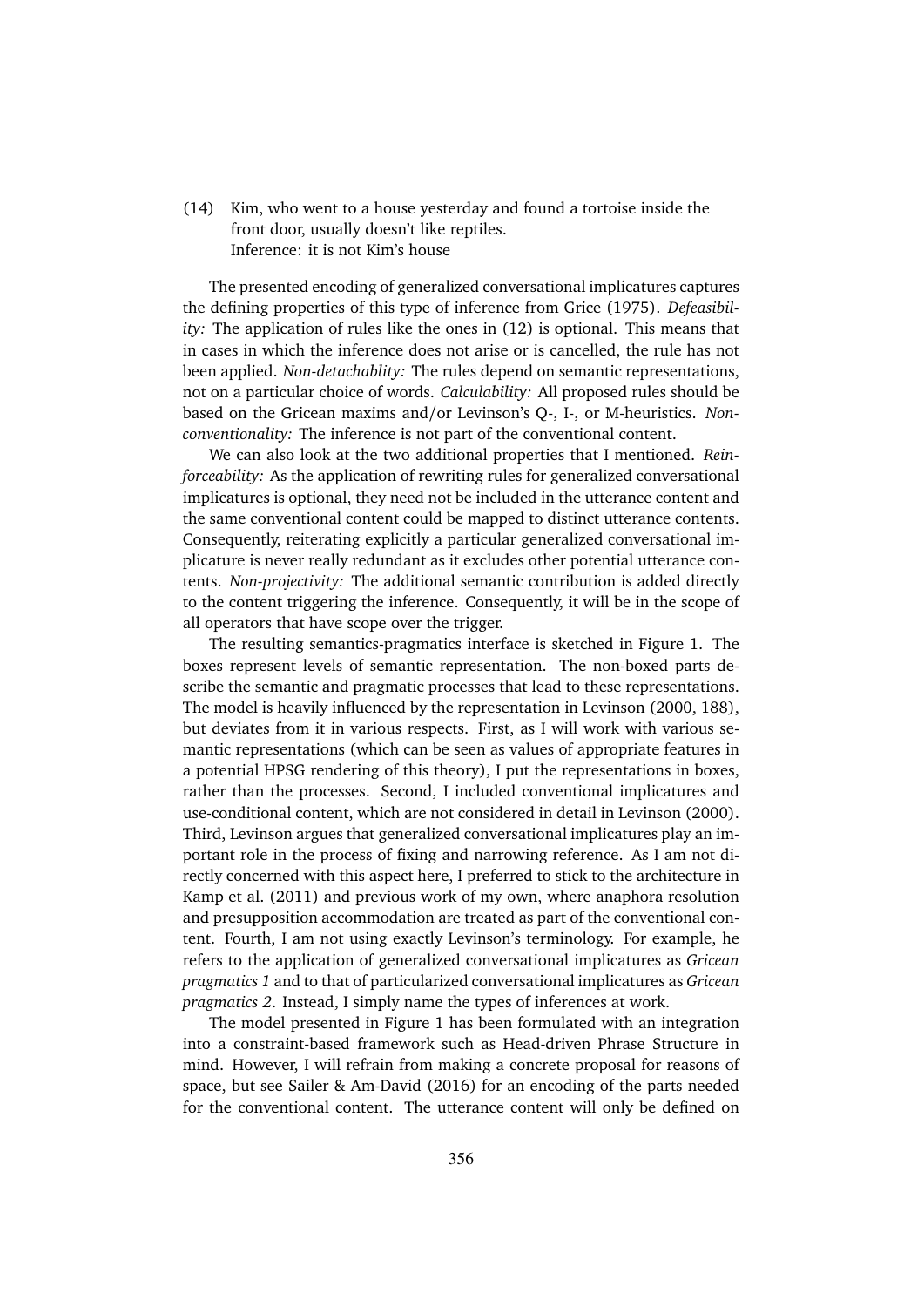

Figure 1: Model of the semantics-pragmatics interaction

independent utterances and will be the result of applying rules for generalized conversational implicatures as the one in (12) to the conventional content.<sup>2</sup>

# **4 Utterance content of the relevant contexts**

In this section, I will present the semantic representation required for the three critical NPI-licensing contexts discussed in Section 2. I will start with denial, then turn to irrealis modals and, finally, to the restrictor of universal quantifiers.

In a recent paper, Gutzmann et al. (2020) present an analysis of so-called *Verum focus* (Höhle, 2019b). The authors argue, that there is a propositional operator, **VERUM**, that only has a use-conditional meaning, i.e., whose meaning contribution only has an effect on the felicity condition of the sentence.

Let me illustrate this with the example in (15) from Gutzmann et al. (2020, 3). The truth-conditional meaning of B's utterance is just that 'Peter kicked the dog'. There is, however, a use-conditional component: The sentence is only felicitous if B wants to prevent the current question under discussion (here: "Who kicked the dog?") to be settled to "Peter didn't kick the dog."

- (15) A: I cannot imagine that Peter kicked the dog.
	- B: Peter DID kick the dog. (Gutzmann et al., 2020, 3)

To achieve this, Gutzmann et al. (2020, 39) define the meaning of the operator **VERUM** as in (16). As indicated with  $[[...]]^{u,c}$ , it is a definition of the

 $2$ See Höhle (2019a) for an analogous treatment of so called postlexical morphophonology.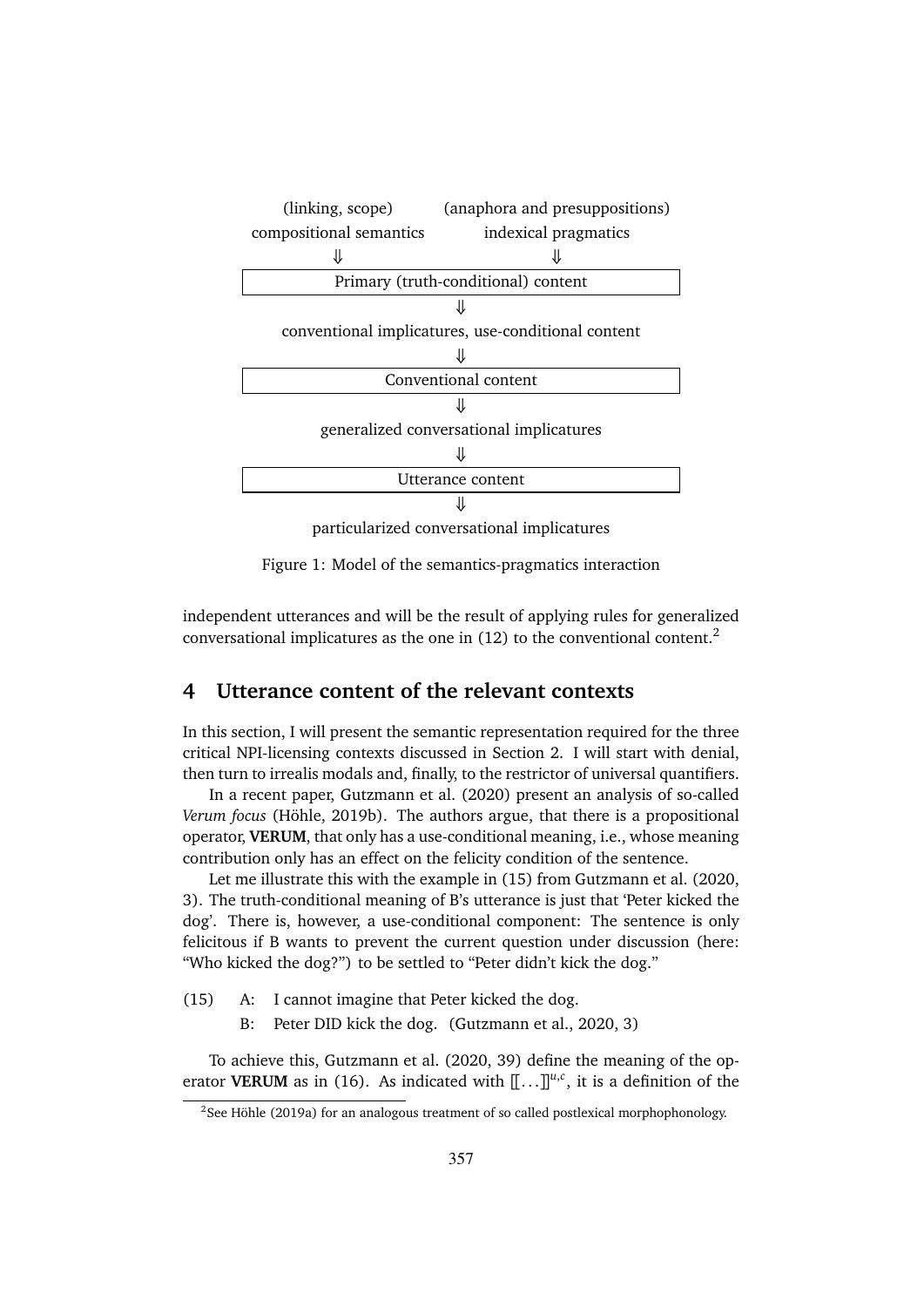use-conditional meaning in a context *c*. Instead of being true of false in the "use-conditional dimension," the expression is checked for felicity. The value "Ø" indicates felicity.

(16)  $[[\text{VERUM}]]^{u,c}(p) = \sqrt{\text{ iff speaker } c_s}$  wants to prevent that QUD(*c*) [MS: the question under discussion in context *c* is downdated with  $\neg p$ .

For the purpose of this paper, I propose to decompose the representation of **VERUM** into a predicate **prevent-down-dating** (short: **pdd**) and a negation. The predicate **pdd** seems to be more general and can be of use also in an analysis of other operations on the background, such as some uses of rising declaratives (Gunlogson, 2003).

The fact that Verum is analyzed as a use-conditional operator indicates that it is part of the conventional content as defined in Section 3. In (17), I provide the conventional content of B's utterance in (15). I simplify the semantic representation of the NP *the dog* as **the-dog**.

#### (17) **kick**(**peter**,**the-dog**) ‡ 〈**pdd**(¬**kick**(**peter**,**the-dog**))〉

For the remaining two context, we will need to invoke generalized conversational implicatures. I will first look at irrealis modals as used in (8) above. The idea I will pursue here is that the use of the expression *should have VP* triggers the inference *didn't VP*. I will show with an example that this inference has the properties of a generalized conversational implicature, using the following criteria: defeasibility (to separate the inference from entailment), and reinforceability (to separate it from explicitly encoded content and presuppositions). Finally, I will show that it is calculable on the basis of Gricean maxims and/or any of the Q-, M-, or I-hypothesis. Consider the example in (18).

(18) Alex should have helped Kim.

Inference: Alex didn't help Kim.

- a. Alex should have helped Kim, and helped, indeed.
- b. Alex should have helped Kim, but didn't.

In (18a), the continuation cancels the default inference. In (18b) the continuation reinforces it. The inference can be seen as a scalar implicature, assuming a scale of factuality of the form "in some world"  $>$  "in the actual world". Using the modal expression, then triggers the negation of the stronger alternative (Q-hypothesis).

This leads me to postulating the generalized conversational implicature rule in (19). This rule gives rise to the conventional and utterance content of the sentence *Alex should have helped Kim* given in (20).

(19) **SHOULD** $(\phi) \rightarrow_{GCI} \neg \phi$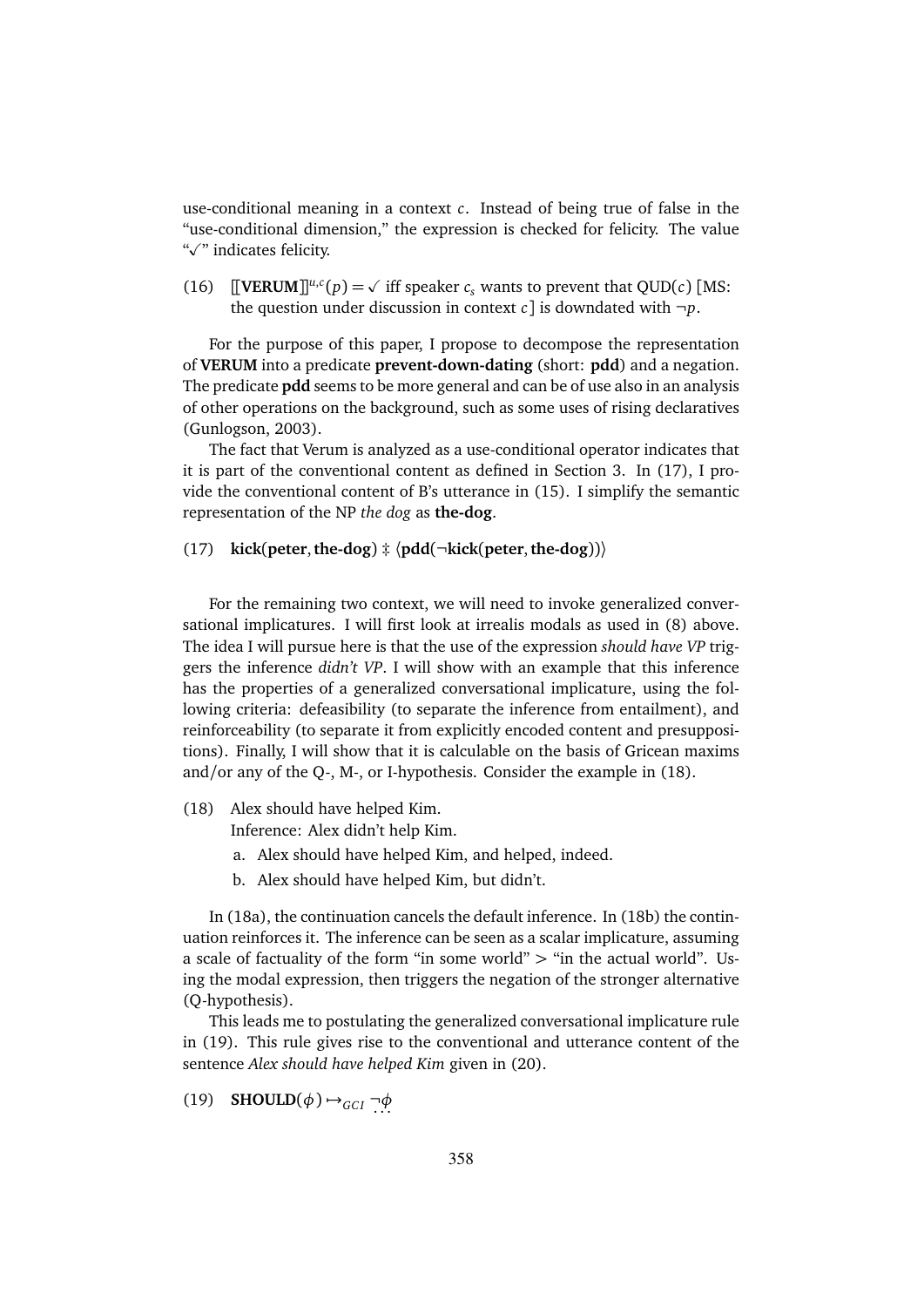#### (20) a. Conventional content: **SHOULD**(**PAST**(**help**(**alex**, **kim**))) ‡ 〈〉

b. Utterance content: **SHOULD**(**PAST**(**help**(**alex**, **kim**)))∧¬**PAST**(**help**(**alex**, **kim**)) . . . . . . . . . . . . . . . . . . . . . . . . . . . ‡ 〈〉

The last critical context to look at is the restrictor of a universal quantifier. According to Heim (1984), we find a difference in NPI-licensing depending on whether there is some causal or necessary relation between the restrictor and the scope. Following Horn (1997, 161), Sailer (2009, 464–465) and Eckardt & Csipak (2013, 289) assume that what constitutes a law-like statement is that a law holds even if it is not applied. In other words, a law-like universal statement does not allow for an inference that its restrictor set is non-empty. An episodic statement, however, has exactly this inference. I write down these observations in the format of rules for generalized conversational implicatures in (21).

|  | (21) a. $\forall x(\phi \rightarrow \psi) \rightarrow_{GCI} \exists x \phi$                | (for episodic universals) |
|--|--------------------------------------------------------------------------------------------|---------------------------|
|  | b. $\forall x(\phi \rightarrow \psi) \rightarrow_{GCI} \textbf{ModOp} \neg \exists x \phi$ | (for lawlike universals)  |

I write **ModOp** in the rule for lawlike universals in (21b). This is intended as a placeholder for a modal operator. The operator could be just possibility,  $\Diamond$ , but it could also be some epistemic or deontic obligation. In the classical example in (4a), the understanding is that there should be no restaurant charging a dime for iceberg lettuce.

I will use the example in (22) to show that the inference for lawlike universal statements in (21b) is, indeed, a generalized conversational implicature. The inference is cancelled in (22a) and reinforced in (22b).

- (22) Everyone who is caught driving drunk will loose their driver's license. Inference: Possibly, no-one will be caught driving drunk.
	- a. . . . and, with all the controls over the weekend, it is certain that the police will get someone.  $( \dots \wedge \Box \exists x \phi)$
	- b. ..., but possibly, the police will not find any drunken driver. (. . . ∧ **ModOp**¬∃*xφ*)

To complete the argument, I have to show that the inferences are calculable. The fact that Horn (1997, 161) describes episodic universal statements as "general sentences of common speech" suggests that the inference in (21a) is based on the I-hypothesis ("What is expressed simply, is stereotypically exemplified"), capturing the ordinary case. The inference for lawlike statements in (21b), on the other hand, follows from the Q-hypothesis ("what isn't said, isn't"). As the universal quantifier in logic does not require a non-empty restrictor set, we can infer that option of an empty one.

Note that there is no problem in assuming two apparently contradictory ways of enriching the conventional content of an utterance. Instead, this is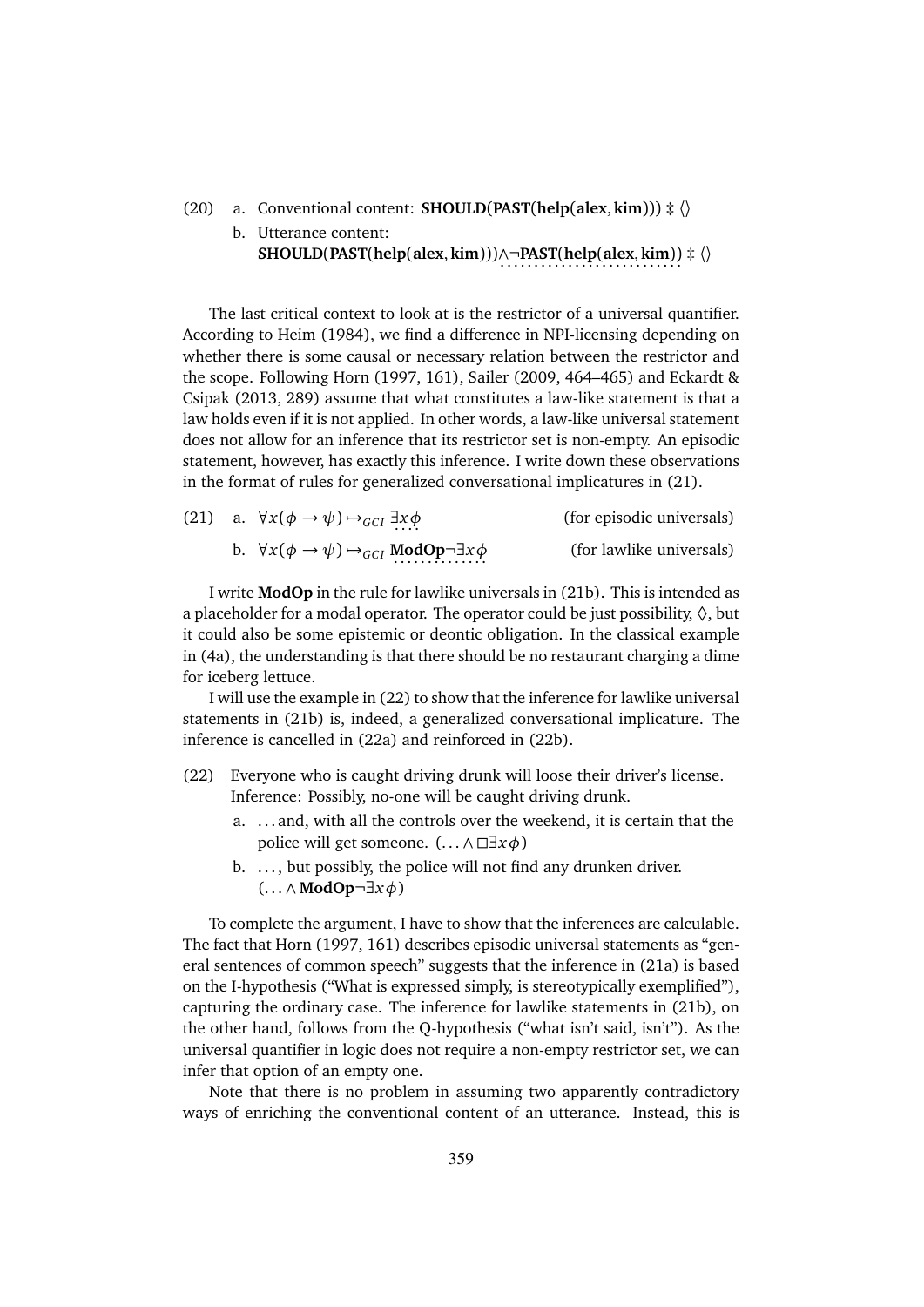exactly what we expect for conversational implicatures. Nonetheless, the two options for enrichment given in (21) are both general and not dependent on a particular situation.

The conventional content and the utterance content of the lawlike interpretation of example (22) is given in (23).

(23) a. Conventional content:  $\forall x (get-caught(x) \rightarrow loose\ti{hence}(x)) \neq \langle \rangle$ b. Utterance content:

> $\forall x$ (get-caught(*x*)  $\rightarrow$  loose-license(*x*)) ∧**ModOp**¬∃*x*(get-caught(*x*)) ‡  $\langle \rangle$

We can now take a look at the analyses of the three contexts discussed in this paper as posing a challenge to existing theories of NPI licensing. We observe that in all of them, there is no negation in the primary truth-conditional content, but there is a negation in the utterance content. .

## **5 A revised representational theory of NPI licensing**

The result of the previous section can be used as the basis for a revised representational theory of NPI licensing. The basic idea of a representational theory of NPI licensing is that an NPI can lexically impose constraints on the semantic representations in which it can be used (see Sailer & Richter (2002), Richter & Soehn (2006) and other work by these authors). This makes it necessary to have a structural notion of an *NPI-licensing semantic environment*. For example, Richter & Soehn (2006) basically list all operators and their scope depending on the type of entailment they allow. Other publications propose some generalization, though this is not really important for the present purpose.

I will start with the characterization of the licensing condition of *ever*-type NPIs. As these are the weakest type of NPIs in English, I assume that they are licensed in any NPI-licensing semantic structure. These include the scope of negation, the restrictor of a universal quantifier, the scope of *few* etc. As we have introduced not only the primary truth-conditional content, but also the conventional content and the utterance content, we now need to determine at which level of semantic representation the NPI needs to be licensed. I assume that the primary truth-conditional content is the right level for *ever*-type NPIs. This is summarized in (24).

(24) Licensing condition for *ever*-type NPIs: The semantic contribution of an *ever*-type NPI must occur in an

NPI-licensing environment within the primary truth-conditional content of a clause containing the NPI.

Let me go through the examples from this paper to see that this licensing condition makes the right predictions. To do this, I will look at relevant example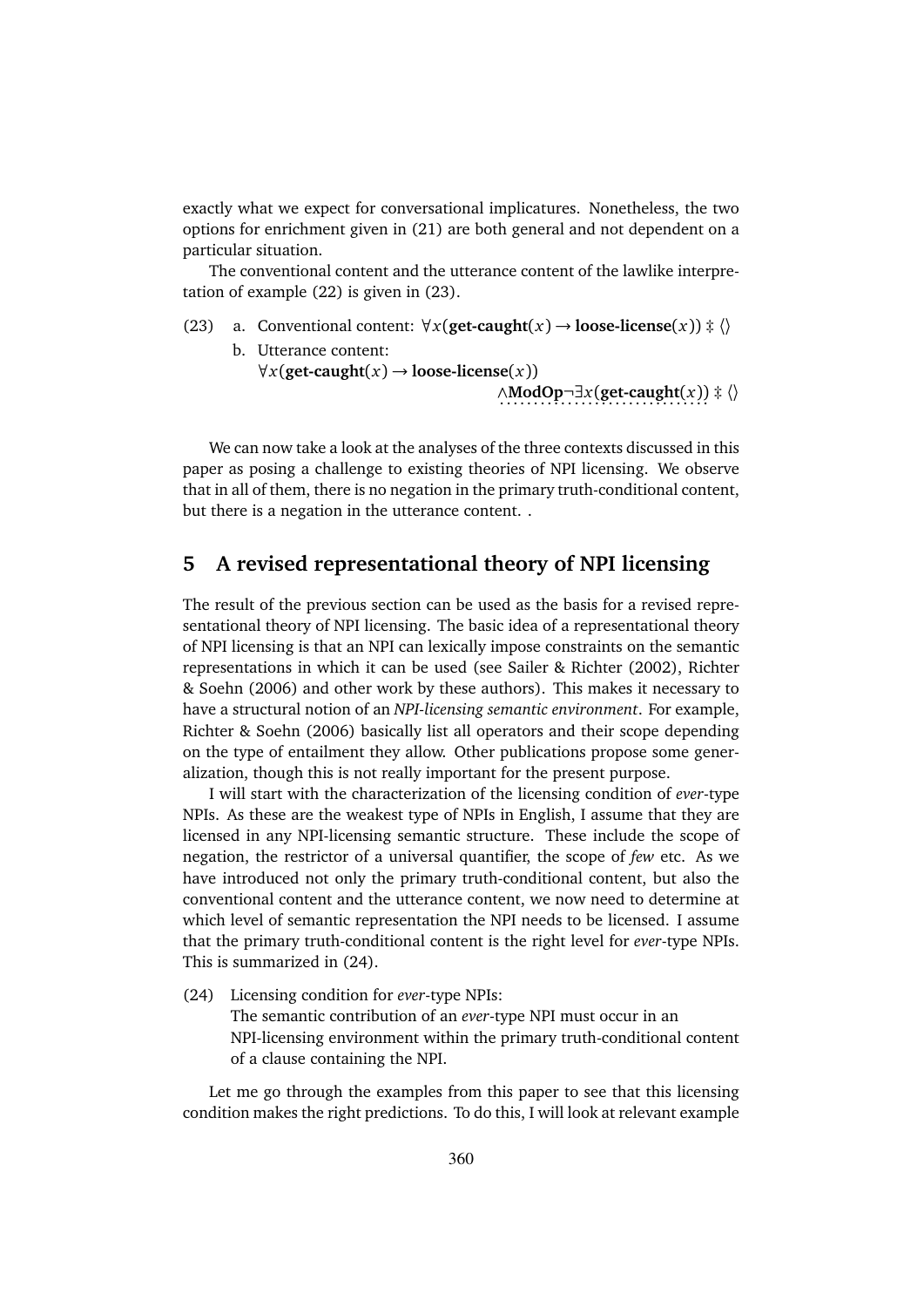sentences and indicate their (simpified) primary truth-conditional content. The sentences from (2) are presented in such way in (25). The licensing condition is met in the examples (25a)–(25c). However, there is no licensing environment in the simple affirmative clause in (25d). Consequently, the NPI is not licensed in this sentence.

- (25) a. Alex didn't do ANYTHING to help. Primary content: ¬∃*x*(**do**(**alex**, *x*))
	- b. Noone did ANYTHING to help. Primary content: ¬∃*y*∃*x*(**do**( *y*, *x*))
	- c. Few students did ANYTHING to help.  $[$  **Few** *y* : **student** $(y)[\exists x(\textbf{do}(y, x)))$
	- d. \* Alex did ANYTHING to help. ∃*x*(**do**(**alex**, *x*))

We can now look at the three environment discussed in more detail from Section 2 on. An *ever*-type NPI can occur in the restrictor of a universal quantifier, independently of whether it is intpreted as episodical or as lawlike. This follows from the classification of this environment as NPI-licensing. I sketch the primary content of the sentences from (5) in (26).

(26) [Every restaurant that  $\dots$  EVER  $\dots$ ],  $\dots$  $\overline{\text{Primary}}$  content:  $\forall x ((\text{restaurant}(x) \land \dots \text{npi} \dots) \rightarrow \dots)$ 

Matters are different in the other two environments discussed in Section 2. I provide the primary content and the utterance content of sentence (3b) in (27). For simplicity, I add a time argument to predicates for examples with *ever*.

(27) \* But Bert DID EVER kiss Marilyn Monroe. Primary content: ∃*t*(**time**(*t*) ∧ **kiss**(*t*,**bert**,**mm**)) Utterance content: ∃*t*(**time**(*t*) ∧ **kiss**(*t*,**bert**,**mm**)) ‡ 〈**pdd**(¬∃*t*(**time**(*t*) ∧ **kiss**(*t*,**bert**,**mm**)))〉

The semantics of the NPI does not occur in an NPI-licensing environment in the primary content of the sentence. Consequently, the NPI is not licensed. It is immaterial for the *ever*-type NPI that its semantics occurs in the scope of negation in the use-conditional content.

The same explanation can be given for irrealis modals, as in example (8b) above, which I repeat in (28) together with its primary content and its utterance content. As the primary content does not contain an NPI-licensing environment, the *ever*-type NPI cannot be used. The negation that the generalized conversational implicature introduces into the truth-conditional content at the utterance level cannot license the NPI.

(28) \* John should have eaten ANY healthy tofu.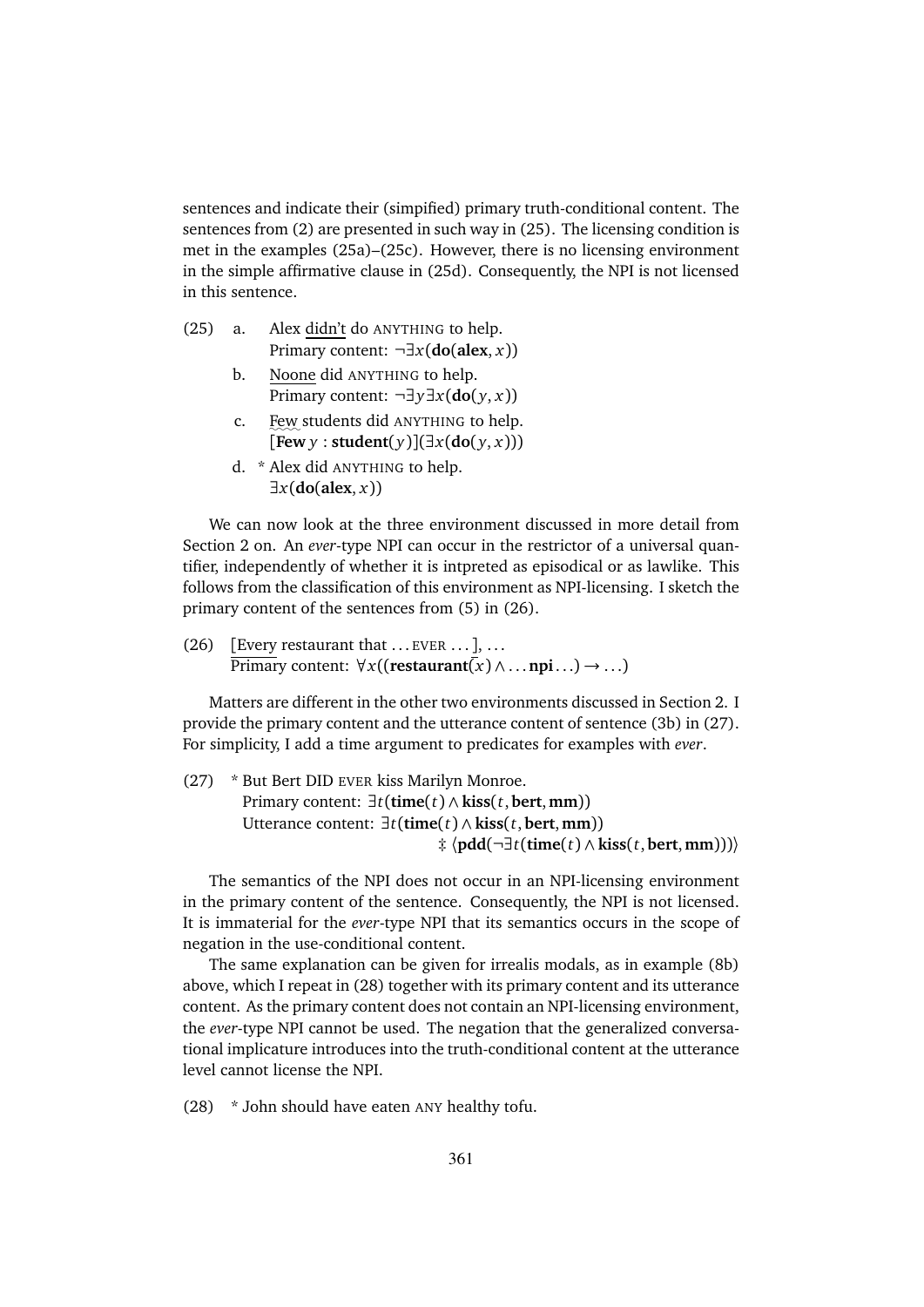```
Primary content: SHOULD(\text{PAST}(\exists x(\text{tofu}(x) \land \text{eat}(\text{john}, x)))))
Utterance content:
\text{SHOULD}(\text{PAST}(\exists x (\text{tofu}(x) \land \text{eat}(\text{john}, x))))∧¬PAST(∃x(tofu(x)∧ eat(john, x))) ‡ \
```
This completes the discussion of the licensing pattern of *ever*-type NPIs. I adopt an representational theory of NPI licensing and explicitly restrict the licensing of this type of NPI to the primary content.

The licensing condition of *lift-finger*-type NPIs differs from that of *ever*-type NPIs. To capture the more restricted occurrence pattern in standard contexts as the ones in (1), I assume that *lift-finger*-type NPIs can only be licensed by negation itself. However, this licensing is not restricted to the primary content, but can be checked throughout the entire utterance content. This is expressed in (29).

(29) Licensing condition for *lift-finger*-type NPIs: The semantic contribution of a *lift-finger*-type NPI must occur in the (immediate) scope of negation within the utterance content of the utterance containg the NPI.

This condition directly captures the data in (1). I repeat the examples in (30) together with their utterance content.

- (30) a. Alex didn't **LIFT A FINGER** to help.  $\neg$ **lift-finger**(**alex**)  $\ddagger \langle \rangle$ 
	- b. Noone **LIFTED A FINGER** to help. ¬∃*x***lift-finger**(*x*) ‡ 〈〉
	- c. \* Few students LIFTED A FINGER to help.  $\text{Fewx}: \text{student}(x) \cdot \text{lift-finger}(x)) \div \langle x \rangle$
	- d. \* Alex **LIFTED A FINGER** to help. **lift-finger**( $\textbf{alex}$ )  $\ddagger \langle \rangle$

In the first two examples, the NPI is in the scope of negation in the truthconditional part of the utterance content. This is not the case in (30c) and (30d). As the NPI is not in the scope of negation in the conventional implicatures either, it is not licensed. This shows that the licensing condition in (29) allows us to capture the core data on *lift-finger*-type NPIs, i.e., their restriction to occurrence with negation only and not with weaker licensors such as *few*.

We can now turn to the examples from Sedivy (1990). I repeat example (3a) in (31) together with its utterance content.

(31) But I DO **GIVE A DAMN**. **give-damn**(**speaker**) ‡ 〈**pdd**(¬**give-damn**(**speaker**))〉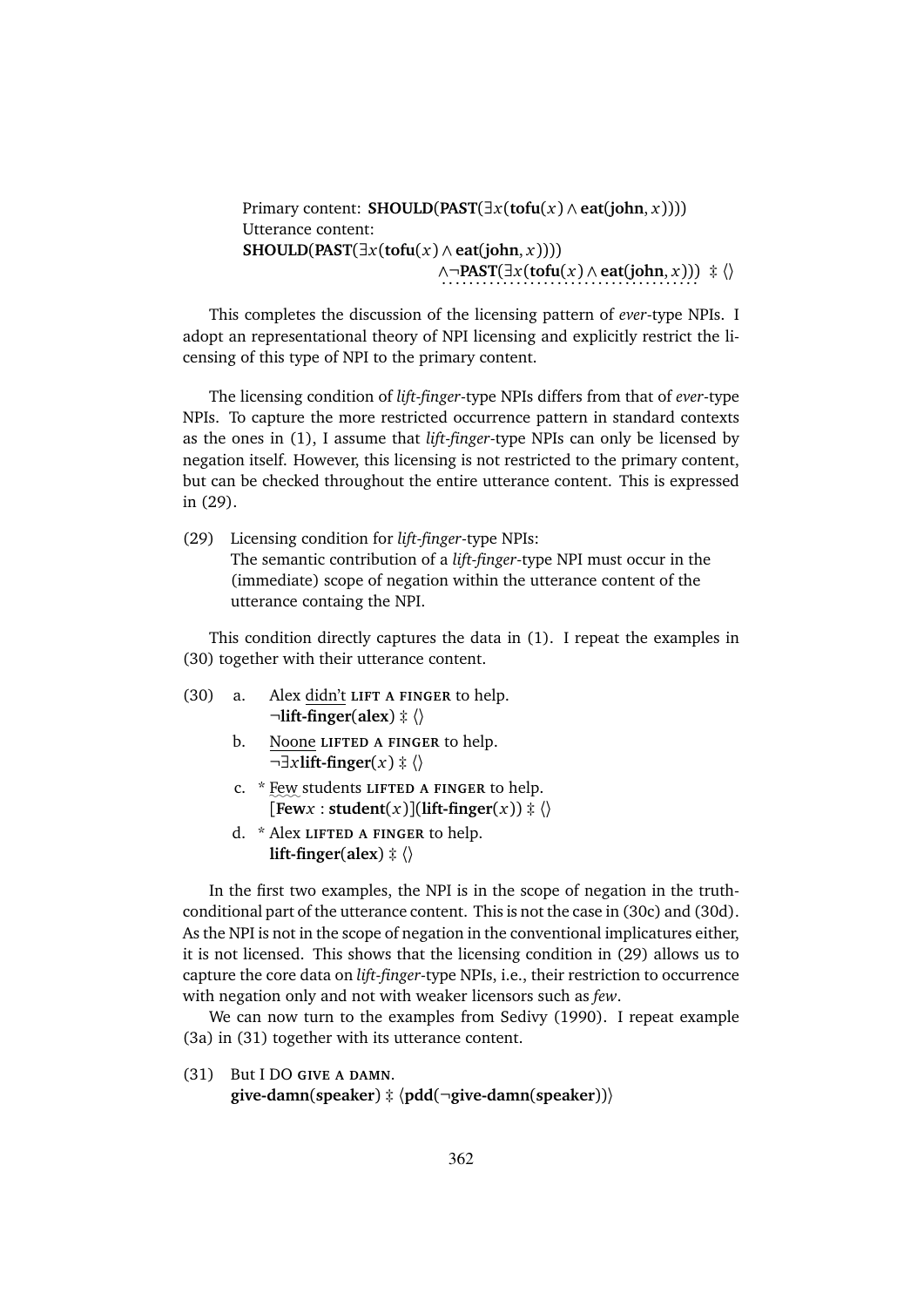The NPI does not occur in the scope of negation in the primary truth-conditional content. However, the semantics of the NPI occurs in the scope of negation in the use-conditional content, inside the argument of the predicate **pdd**, which takes care of the management of the question under discussion. As the licensing condition on *lift-finger*-type NPIs takes this level of semantics into consideration as well, the NPI is licensed.

In the remaining two contexts, we observe licensing through a generalized conversational implicature. The use of an irrealis modal in (8a), repeated in (32), triggers the inference that John did not lift a finger to help Mary. As shown in the utterance content of this sentence, this inference is included inside the overall truth-conditional semantics. As the licensing condition of *lift-finger*-type NPIs are only checked at that level, the NPI is licensed.

(32) John should have lifted a finger to help Mary. **SHOULD**(**PAST**(**lift-finger**(**john**)))∧¬**PAST**(**lift-finger**(**john**) . . . . . . . . . . . . . . . . . . . . . . . . . . ‡ 〈〉

We can now look at *lift-finger*-type NPIs in the restrictor of a universal quantifier. I indicate the conventional content directly below the example in (33). The content of the NPI, schematically indciated by **npi**, is not in the scope of negation. In a lawlike reading, we can add the generalized conversational implicature from (21b) to the truth-conditional meaning of the utterance content. This results in a semantic representation in which the NPI's semantics occurs in the scope of negation, thus satisfying the licensing condition of the NPI.

- (33) [Every restaurant that charges **SO MUCH AS** a dime for iceberg lettuce] Conventional content: ∀*x*((**restaurant**(*x*) ∧ . . .**npi**. . .) → . . .) ‡ 〈〉
	- a. . . . ought to be closed down. ∀*x*(((**rest**(*x*) ∧ . . .**npi**. . .) ∧**ModOp**¬∃*x*(**rest**(*x*)∧....**npi**....)) → ...)‡ \\
	- b. ?? . . . actually has four stars in the handbook. ∀*x*(((**rest**(*x*) ∧ . . .**npi**. . .)∧∃*x*(**rest**(*x*) ∧ . . .**npi**. . .) . . . . . . . . . . . . . . . . . . . . . . . . . . ) → . . .) ‡ 〈〉

In the case of an episodic reading, the generalized conversational implicature from (21a) can be added, see (33b). This inference does not introduce a negation. Consequently, the *lift-finger*-type NPI cannot be used in this reading.

Before closing this section, I would like to address a potential concern. Any scalar implicature introduces a negation (of stronger scalar alternatives). One might wonder if this means that *lift-finger*-type NPIs should be licensed whenever there is a scalar inference. The answer to this is clearly no. Consider the rule for a scalar implication for the scale  $\exists < \forall$  in (34).

(34)  $\exists x(\phi \land \psi) \rightarrow_{GCI} \neg \forall x(\phi \rightarrow \psi)$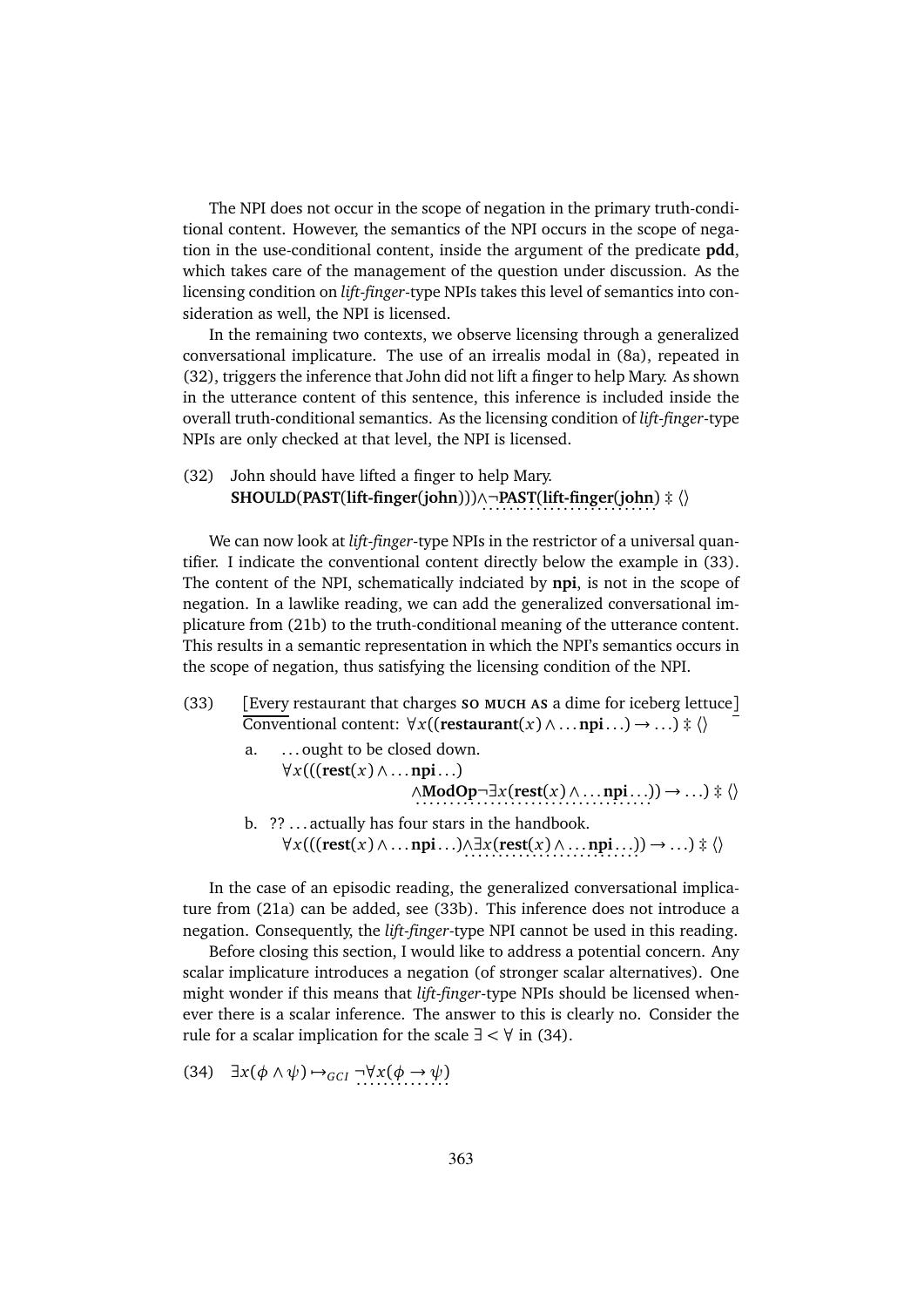Sentence (35) can give rise to this inference. I indicate the utterance content for this example. The material from the scope of the existential quantifier, here: **read** $(x)$ , does not occur in the immediate scope of a negation anywhere in the utterance content. Consequently, *lift-finger*-type NPIs cannot be licensed.

(35) Some students read the book. Scalar implicature: Not all students read the book. ∃*x*(**student**(*x*) ∧ **read**(*x*))∧¬∀*x*(**student**(*x*) → **read**(*x*)) . . . . . . . . . . . . . . . . . . . . . . . . . . . . . . . ‡ 〈〉

In this section, I went through the examples discussed in the first two sections of this paper. I showed that they can be captured in a theory of NPI licensing which takes into account two parameters: first, the type of licensing operator, and second, the level of semantic representation within which the NPI needs to be licensed.

# **6 Conclusion**

In this paper, I have proposed an extension of a representational theory of NPI licensing that includes use-conditional content as well as generalized conversational implicatures. The theory presented here is conservative in that the licensors of *ever*-type NPIs are a superset of the licensors of *lift-finger*-type NPIs. However, the licensing condition for *ever*-type NPIs can only be checked in the primary content, whereas *lift-finger*-type NPIs can be licensed anywhere within the utterance content. This new theory provides a systematic account of the previously unexplained data from Sedivy (1990), in which *lift-finger*-type NPIs are possible in contexts in which *ever*-type NPIs are not licensed.

There is an important difference in the categorization of the data in contrast to most approaches to NPI-licensing. Even though the restrictor of a universal quantifier is an anti-additive environment, I do not consider it a licensing context for *lift-finger*-type NPIs *per se*. My motivation for this move is that licensing of *lift-finger*-type NPIs is only possible in this context under a certain reading.

It might be argued that the contexts discussed in Section 2 are marginal and that they need not be taken into consideration. However, Fritzinger et al. (2010) show that natural occurrences of NPIs in contexts with negative inferences can be found in corpora. This makes me optimistic that systematic empirical work on the critical contexts will provide us with a more solid database in the future.

The paper proposes an extension of the architecture of semantics within a constraint-based view of grammar. This, admittedly programmatic, part of the paper is an attempt to further enlarge the connection between formal semantics and formal pragmatics by providing an integrated architecture. My proposal combines work on conventional implicatures and use-conditional semantics with the theory of generalized conversational implicatures of Levinson (2000). The licensing behaviour of NPIs shows that these pragmatic inferences have a grammatical effect and should, consequently, be part of the semantic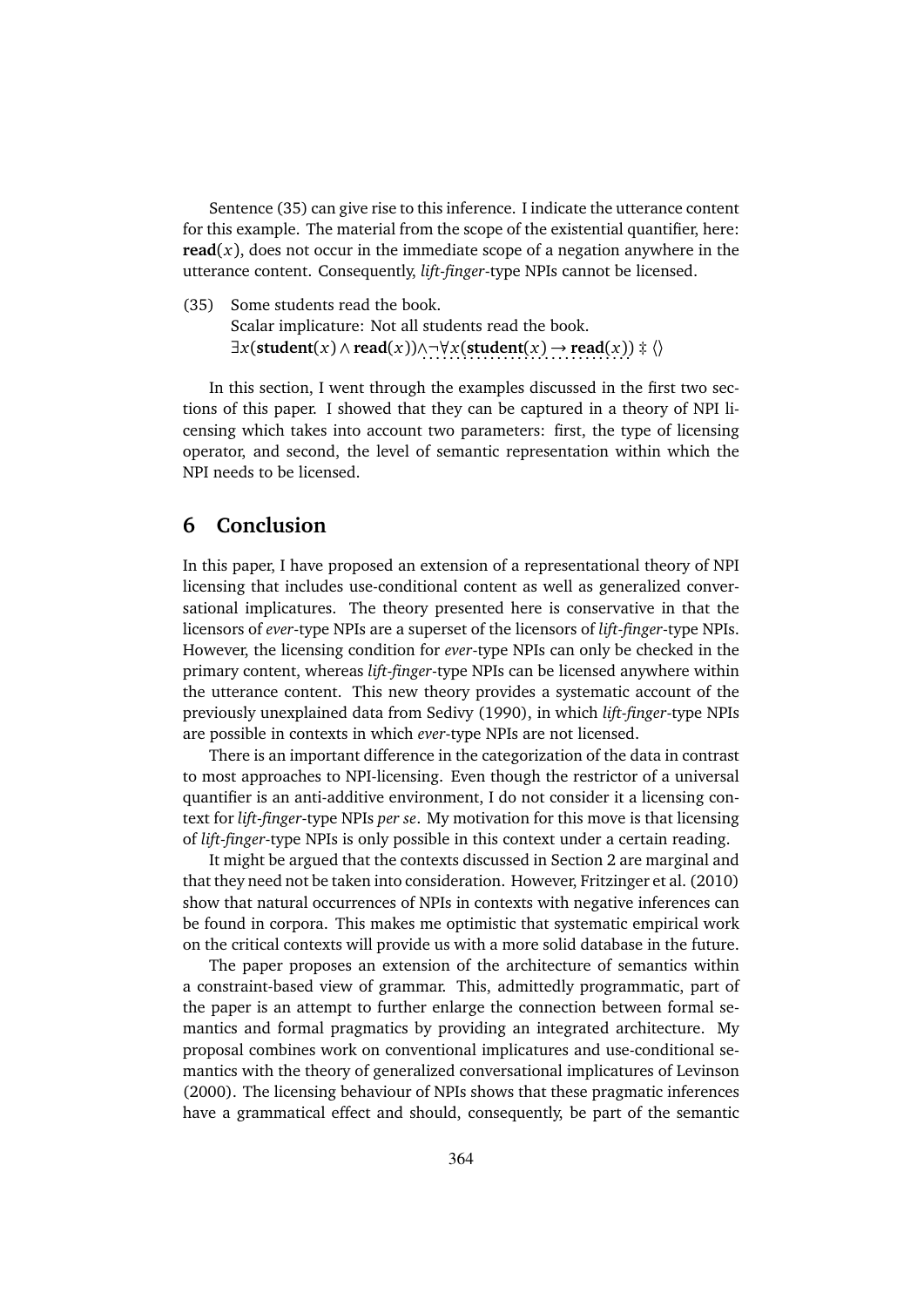representation of an utterance. At the same time, the differences between *ever*type NPIs and *lift-finger*-type NPIs also show that we need to be able to keep the various levels of semantic representation apart.

When I introduced the rules for generalized conversational implicatures in Section 3, I emphasized that these rules apply optionally. However, if a *liftfinger*-type NPI is used in an utterance in which it is not licensed in the conventional content, it can only be rescued by applying a rule that introduces a licensing negation. In this sense, the application of a generalized conversational implicature – i.e. the restriction to a particular reading – can be enforced by the NPI. This is, of course, not special to NPIs. Examples like (10) and others that prove the truth-conditional relevance of generalized conversational implicatures illustrate the same point: The examples are not sensibly interpretable unless the implicature is being evoked.

At present, I do not see that *particularized conversational implicatures* should be part of the utterance content. There are two reasons for this: First, they do not seem to have a grammatical or truth conditional effect. Second, they seem to depend purely on the extra-linguistic context – rather than on the words or structures (like conventional implicatures) or the semantic representation (like generalized conversational implicatures).

I refrained from proposing an explicit integration of the proposed semanticpragmatic interface into HPSG. I hope that this non-technical way of presentation makes it possible to evaluate my proposal independently of a particular framework of grammar. Nonetheless, I hope that the characterization given in this paper is precise enough to show that such an integration is possible.

## **References**

- AnderBois, Scott, Adrian Brasoveanu & Robert Henderson. 2015. At-issue proposals and appositive impositions in discourse. *Journal of Semantics* 32(1). 93–138. doi:10.1093/jos/fft014.
- Coppock, Elizabeth & David Beaver. 2015. Definiteness and determinacy. *Linguistics and Philosophy* 38. 377–435.
- Eckardt, Regine. 2005. Too poor to mention: Subminimal events and negative polarity items. In Claudia Maienborn & Angelika Wöllstein (eds.), *Event arguments: Foundations and applications*, 301–330. Tübingen: Niemeyer.
- Eckardt, Regine & Eva Csipak. 2013. Minimizers: Towards pragmatic licensing. In Eva Csipak, Mingya Liu, Regine Eckardt & Manfred Sailer (eds.), *Beyond "any" and "ever". New explorations in negative polarity sensitivity*, 267–298. Berlin: De Gruyter.
- von Fintel, Kai. 1999. NPI-licensing, Strawson-entailment, and contextdependency. *Journal of Semantics* 16. 97–148.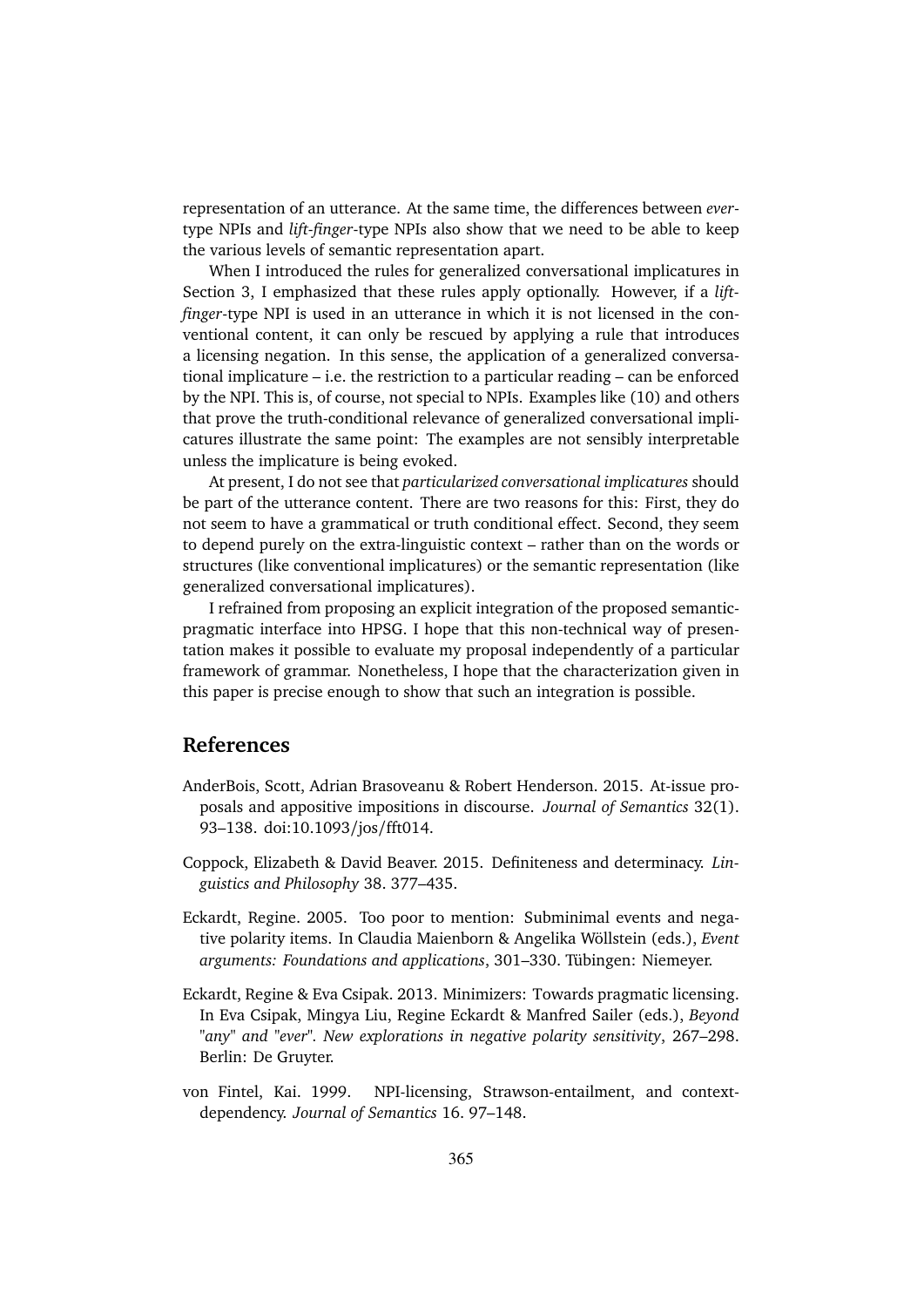- Fritzinger, Fabienne, Frank Richter & Marion Weller. 2010. Pattern-based extraction of negative polarity items from dependency-parsed text. In Nicoletta Calzolari, Khalid Choukri, Bente Maegaard, Joseph Mariani, Jan Odjik, Stelios Piperidis, Mike Rosner & Daniel Tapias (eds.), *Proceedings of the seventh conference on international language resources and evaluation (lrec'10)*, European Language Resources Association (ELRA).
- Giannakidou, Anastasia. 1999. Affective dependencies. *Linguistics and Philosophy* 22. 367–421.
- Grice, Paul. 1975. Logic and conversation. In Peter Cole & Jerry L. Morgan (eds.), *Syntax and semantics*, vol. 3, 41–58. New York: Academic Press.
- Gunlogson, Christine. 2003. *True to form: Rising and falling declaratives as questions in English*. New York: Routledge.
- Gutzmann, Daniel. 2015. *Use-conditional meaning* (Oxford Studies in Semantics and Pragmatics 6). Oxford University Press.
- Gutzmann, Daniel, Katharina Hartmann & Lisa Matthewson. 2020. Verum focus is verum, not focus: Cross-linguistic evidence. *Glossa* 5(1). 51. 1–48. doi: https://doi.org/10.5334/gjgl.347.
- Heim, Irene. 1984. A note on negative polarity and downward entailingness. In *NELS 14*, 98–107. https://scholarworks.umass.edu/nels/vol14/iss1/8.
- Höhle, Tilman N. 2019a. An architecture for phonology. In Stefan Müller, Marga Reis & Frank Richter (eds.), *Beiträge zur deutschen Grammatik. Gesammelte Schriften von Tilman N. Höhle*, 571–607. Berlin: Language Science Press 2nd edn. doi:10.5281/zenodo.2588381. Originally published 1998.
- Höhle, Tilman N. 2019b. Über Verum-Fokus im Deutschen. In Stefan Müller, Marga Reis & Frank Richter (eds.), *Beiträge zur deutschen Grammatik. Gesammelte Schriften von Tilman N. Höhle*, 381–416. Berlin: Language Science Press 2nd edn. doi:10.5281/zenodo.2588379. Originally published 1992.
- Horn, Laurence R. 1997. All John's children are as bald as the king of France: Existential import and the geometry of opposition. In Kora Singer, Randall Eggert & Gregory Anderson (eds.), *Chicago linguistics society 33*, 155–179. Chicago: Chicago Linguistics Society.
- Horn, Laurence R. & Barbara Abbot. 2013. *<*the, a*>*: (in)definiteness and implicature. In William P. Kabasenche & Matthew H. Michael O'Rourke, Slater (eds.), *Reference and referring*, vol. 10 Topics in Contemporary Philosophy, 325–355. Cambridge, Mass.: MIT Press.
- Kamp, Hans, Josef von Genabith & Uwe Reyle. 2011. Discourse representation theory. In Dov Gabbay & Franz Günthner (eds.), *Handbook of philosophical logic*, vol. 15, 125–394. Dordrecht: Reidel 2nd edn.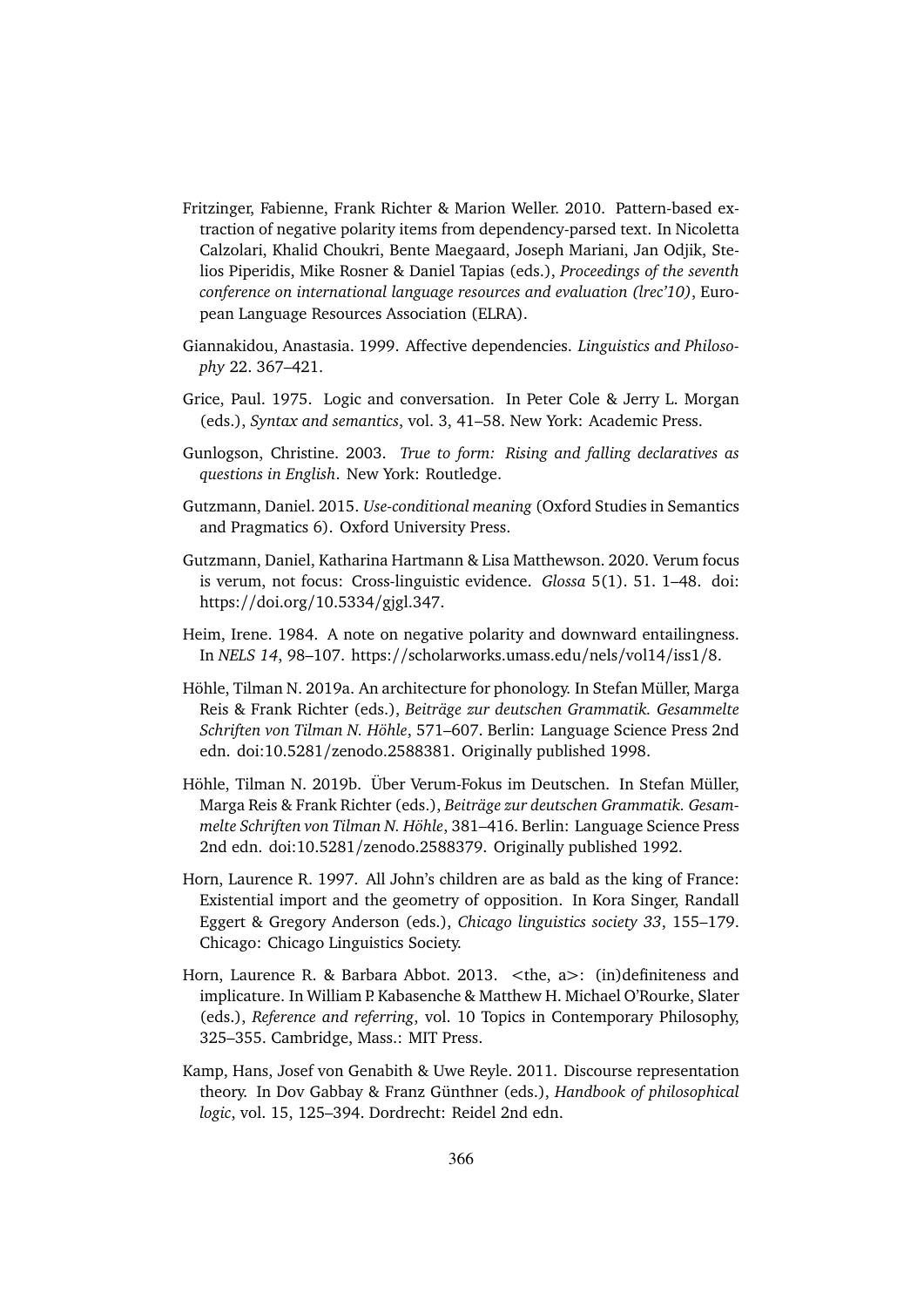- Kamp, Hans & Uwe Reyle. 1993. *From discourse to logic*. Dordrecht: Kluwer Academic Publishers.
- Karttunen, Lauri & Stanley Peters. 1979. Conventional implicature. In Choon-Kyo Oh & David A. Dinneen (eds.), *Presupposition* (Syntax and Semantics 11), 1–56. New York: Academic Press.
- Krifka, Manfred. 1994. The semantics and pragmatics of weak and strong polarity items in assertions. In *Proceedings of salt iv*, 195–219.
- Ladusaw, William. 1980. On the notion 'affective' in the analysis of negative polarity items. *Journal of Linguistic Research* 1. 1–16.
- Levinson, Stephen C. 2000. *Presumptive meanings: The theory of generalized conversational implicature*. Cambridge, Massachusetts; London, England: MIT Press.
- Linebarger, Marcia. 1987. Negative polarity and grammatical representation. *Linguistics and Philosophy* 10. 325–387.
- Linebarger, Marcia Christine. 1980. *The grammar of negative polarity*: MIT dissertation. Cited after the reproduction by the Indiana University Linguistics Club, Indiana, 1981.
- Potts, Christopher. 2005. *The logic of conventional implicatures* (Oxford Studies in Theoretical Linguistics 7). Oxford: Oxford University Press.
- Progovac, Ljiljana. 1988. *A binding approach to polarity sensitivity*: University of Southern California dissertation.
- Progovac, Ljiljana. 1992. Negative polarity: A semantico-syntactic approach. *Lingua* 86(4). 271–299.
- Richter, Frank & Jan-Philipp Soehn. 2006. *Braucht niemanden zu scheren*: A survey of npi licensing in german. In Stefan Müller (ed.), *Proceedings of the 13th international conference on head-driven phrase structure grammar, varna 2006*, 421–440. http://cslipublications.stanford.edu/HPSG/2006/richtersoehn.pdf.
- Sailer, Manfred. 2009. On reading-dependent licensing of strong NPIs. In Arndt Riester & Torgrim Solstad (eds.), *Proceedings of Sinn und Bedeutung 13*, vol. 5 SinSpeC. Working Papers of the SFB 732, 455–468. Stuttgart: University of Stuttgart. https://ojs.ub.uni-konstanz.de/sub/index.php/sub/article/view/ 565/511.
- Sailer, Manfred & Assif Am-David. 2016. Definite meaning and definite marking. In Doug Arnold, Miriam Butt, Berthold Crysmann, Tracy Holloway King & Stefan Müller (eds.), *Proceedings of the Joint 2016 Conference on*